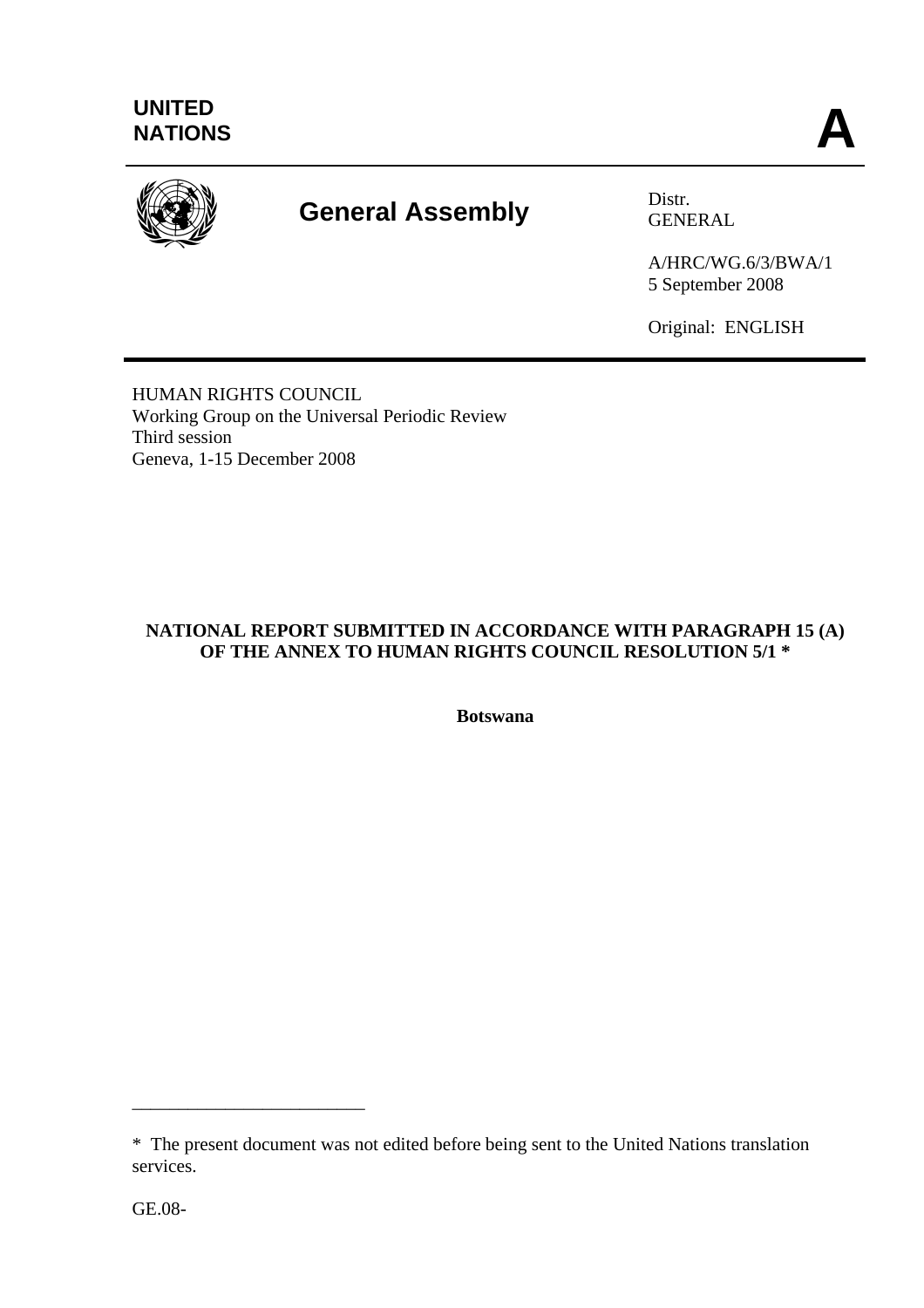# **I. METHODOLOGY AND CONSULTATION PROCESS**

1. The Ministry of Foreign Affairs and International Cooperation was responsible for coordinating an inter ministerial effort towards the preparation of the national report submitted for periodic review by the Human Rights Council of the United Nations<sup>[1](#page-20-0)</sup>. The report was prepared jointly with the Office of the President/Ministry of Justice, Defence and Security and the Attorney General's Office (which comprised the Drafting Committee). Once a draft had been prepared the draft was shared with stakeholder government departments and ministries.

2. A working draft was then prepared by the Drafting Committee and was shared with stakeholder Government Ministries and Departments with a view that they provide further contribution and feedback. A stakeholder workshop was then convened on 5-6 August 2008 that brought together all stakeholders including the civil society and non-government organizations (NGOs) to go through the initial draft and make comments, suggestions and recommendations to improve the document.

# **II. BACKGROUND: NORMATIVE AND INSTITUTIONAL FRAMEWORK**

3. Adopted by Botswana at independence in 1966, the Constitution established a non racial democracy, maintaining freedom of speech, of the press and of association, and affording all citizens equal rights. The Constitution also provides for a republican form of Government headed by the President with three main administrative organs: the Executive, a unicameral Legislature and the Judiciary. Each of these organs is independent from other organs.

4. The Executive branch of government consists of the Cabinet headed by the President and is responsible for initiating and directing national policies through government ministries and departments. There are 16 Ministries each headed by a Cabinet Minister. Each ministry is divided into departments and divisions with different areas of responsibility.

5. The Legislative branch comprises of the National Assembly and the President. The National Assembly is the supreme law making authority in the country and it acts in consultation with the House of Chiefs on tribal matters. The House of Chiefs advises on matters affecting customs and tradition. This long lasting democratic "*Kgotla*" system, passed on from generation to generation has provided a strong base on which to build, with free political debate encouraged at all levels.

6. The Constitution provides that the National Assembly is made up of fifty-seven (57) directly elected members and four (4) Specially Elected members and a Speaker of the National Assembly.

7. Since independence Botswana has held peaceful, free and fair elections in 1965, 1969, 1974, 1979, 1984, 1989, 1994, 1999 and 2004. The next general election is in 2009. The ruling Botswana Democratic Party (BDP) has so far won every election, with four changes of President since independence in 1966. There is a "first past the post" system.

8. There are 11 Opposition Parties registered with the Independent Electoral Commission (IEC) in Botswana. In the 2004 general elections, there were 552,849 registered voters. Out of this number, 421,272 voted, representing 76.2 per cent of the people that voted. The Opposition got 23 per cent of parliamentary seats, which was an increase from 16 per cent obtained in the 1999 general elections, and equivalent to 40 per cent of the popular vote.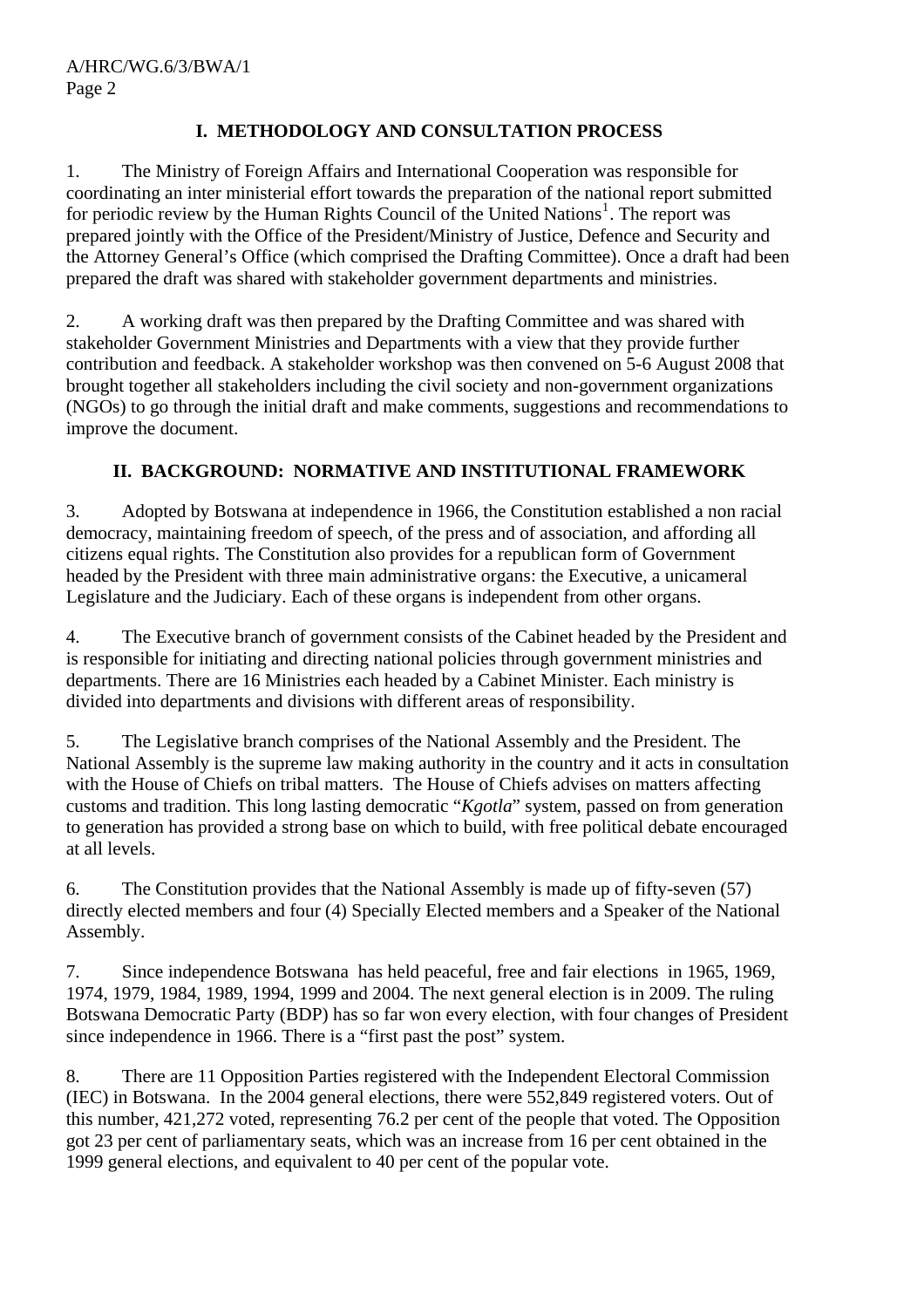9. The third organ of government is the Judiciary which is presided over by the Chief Justice and consists of the Court of Appeal, the High Court and Magistrate Courts. Independent of the Executive and the Legislature organs, the Judiciary interprets and administers the law.

10. The power to appoint judges and magistrates vests in the President acting in accordance with the advice of the Judicial Service Commission.

11. There is also the Industrial Court whose judges are appointed by the President in terms of the Trade Dispute Act.

12. In addition to the above structures, there is also the Office of the Ombudsman and the Land Tribunal.

13. The Ombudsman is mandated in terms of the Ombudsman Act to investigate complaints of injustice or maladministration in the Public Service. The Ombudsman's jurisdiction extends to the investigation of alleged violations of constitutionally enshrined fundamental rights and freedoms. In the event of non-compliance with the recommendation the Ombudsman is obliged to make a special report to the National Assembly.

14. Disputes relating to land are referred to the Land Tribunal for settlement and all decisions of the Land Tribunal are appealable to the High Court and Court of Appeal.

15. There are other quasi judicial bodies such as the Tax Board and Licensing Board which deal with quasi judicial matters.

# **Legal system**

16. Botswana has a dual legal system, comprising customary law and what is usually termed received law (or common law). Customary law is the law of any particular tribe or tribal community insofar as it is not incompatible with the provisions of any written law or contrary to morality, humanity or natural justice. Customary law is not written and has variations among different communities. The received law consists of English law and Roman Dutch law as it was in force at the Cape of Good Hope on 10 June 1891, and as amended by statutes from time to time and interpreted by the Courts. The two systems coexist although there are differences in the law and its application.

17. The highest court in Botswana is the Court of Appeal. It is the superior court of record to which appeals can be made from the High Court. The High Court has original jurisdiction to hear and determine civil and criminal proceedings. It acts as an appellate body for the Magistrate Courts and the Customary Court of Appeal.

18. The common law is made up of statute and precedents, which are cases upon which the High Court and Court of Appeal have ruled.

19. The Customary Courts derive their authority from the Customary Courts Act. The Customary Law Act also lays down rules which are meant to guide the courts in deciding whether customary or common law applies. The Customary Courts have jurisdiction to deal with a wide variety of matters of civil<sup>[2](#page-20-1)</sup> and criminal<sup>[3](#page-20-1)</sup> law such as financial disputes, petty theft, marital disputes, divorce (where the couple is married under customary law), livestock theft, insults and defamation, among others. The jurisdiction of the Customary Court is limited by the potential penalties or fines to be imposed, or the particular types of crimes or disputes to be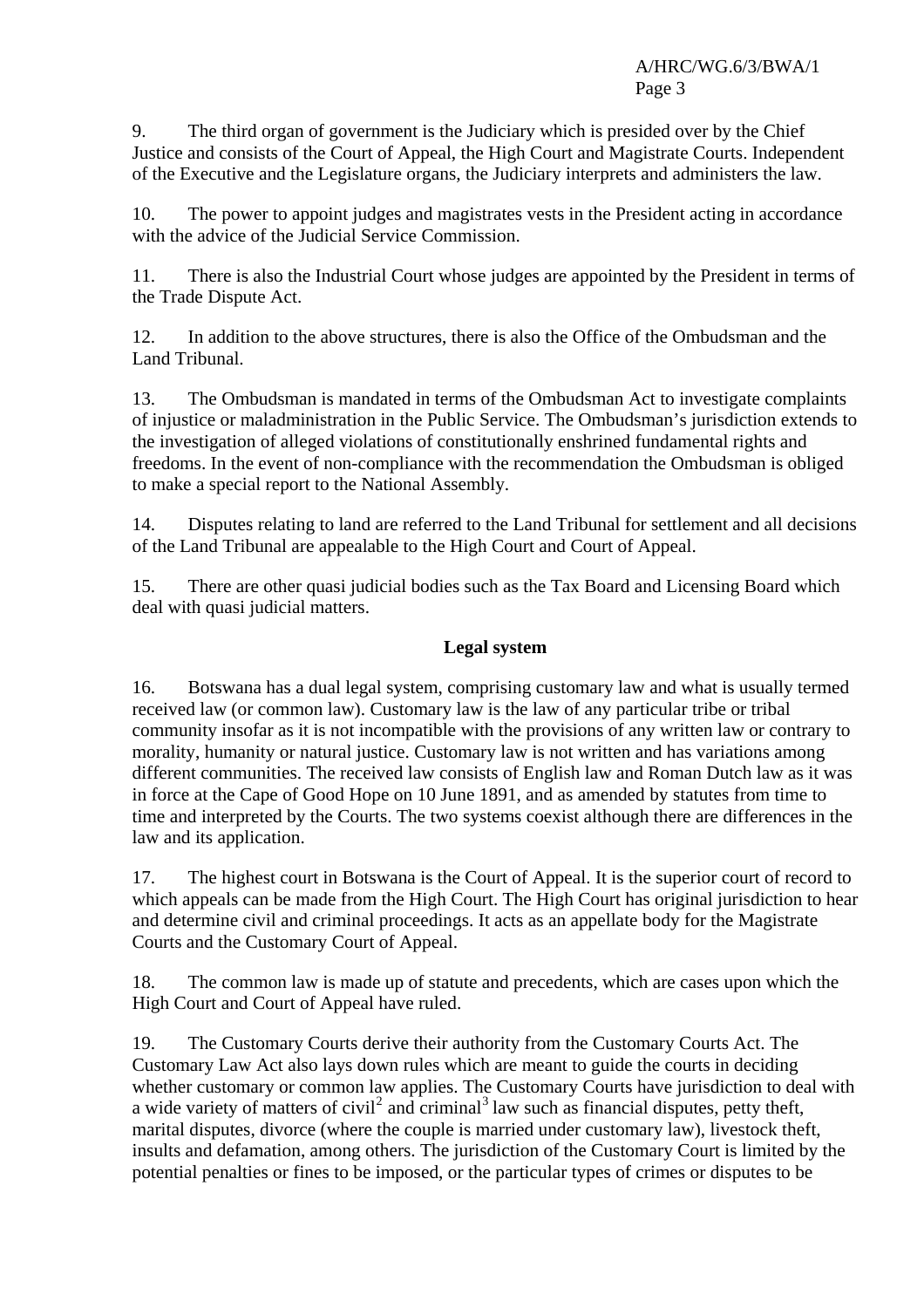adjudicated. When dealing with criminal matters the courts follow the Customary Court Procedure Rules.

20. Lawyers are not permitted to give legal representation at the Customary Courts. However, a person has the right to have a case transferred to another court (a common law court) where they have the right to legal representation if the permission to transfer is given by the Customary Courts of Appeal. If however an accused person instructs a lawyer to represent him, and the lawyer informs the courts that they wish to have the case transferred, then the court is obliged to transfer the case so that the accused can access his right to have legal representation.

21. Local police are officials of the Customary Courts and their work exists alongside the national police service. Both police services tend to prefer to use Customary Courts because they dispense swift and accessible justice. The High Court may refer matters to the Customary Court on issues involving divisions of the joint estate and married persons or where the Court finds that it will be equitable for such division of the joint estate to be dealt with by Customary Courts.

22. The Customary Court of Appeal deals with appeals from the Customary Courts. Decisions of the Customary Court of Appeal may be appealed to the High Court. On issues which refer to land claims, appeals can also be made to the Land Tribunal.

#### **III. PROMOTION AND PROTECTION OF HUMAN RIGHTS-IMPLEMENTATION OF HUMAN RIGHTS TREATIES AND OBLIGATIONS**

- 23. Botswana is party to the following main human rights instruments:
	- (a) African Charter
		- (i) African Charter on Human and Peoples Rights, ratification 17 July 1986;
		- (ii) Protocol to the African Charter on Human and Peoples Rights on the Establishment of an African Court on Human and Peoples' Rights, signed 9 June 1998.
	- (b) Children
		- (i) Convention on the Rights of the Child, accession 14 March 1995;
		- (ii) African Charter on the Rights and Welfare of the Child, ratification 10 July 2001;
		- (iii) Amendment to the Convention on the Rights of the Child (Article 43, paragraph 2), acceptance 6 March 2002;
		- (iv) Optional Protocol to the Convention on the Rights of the Child on the Sale of Children, Child Prostitution and Child Pornography, accession 24 September 2003;
		- (v) Optional Protocol to the Convention on the Rights of the Child on the Involvement of Children in Armed Conflict, ratification 4 October 2004;
	- (c) Civil and political rights

International Covenant on Civil and Political Rights, ratification 8 September 2000.

(d) Racial discrimination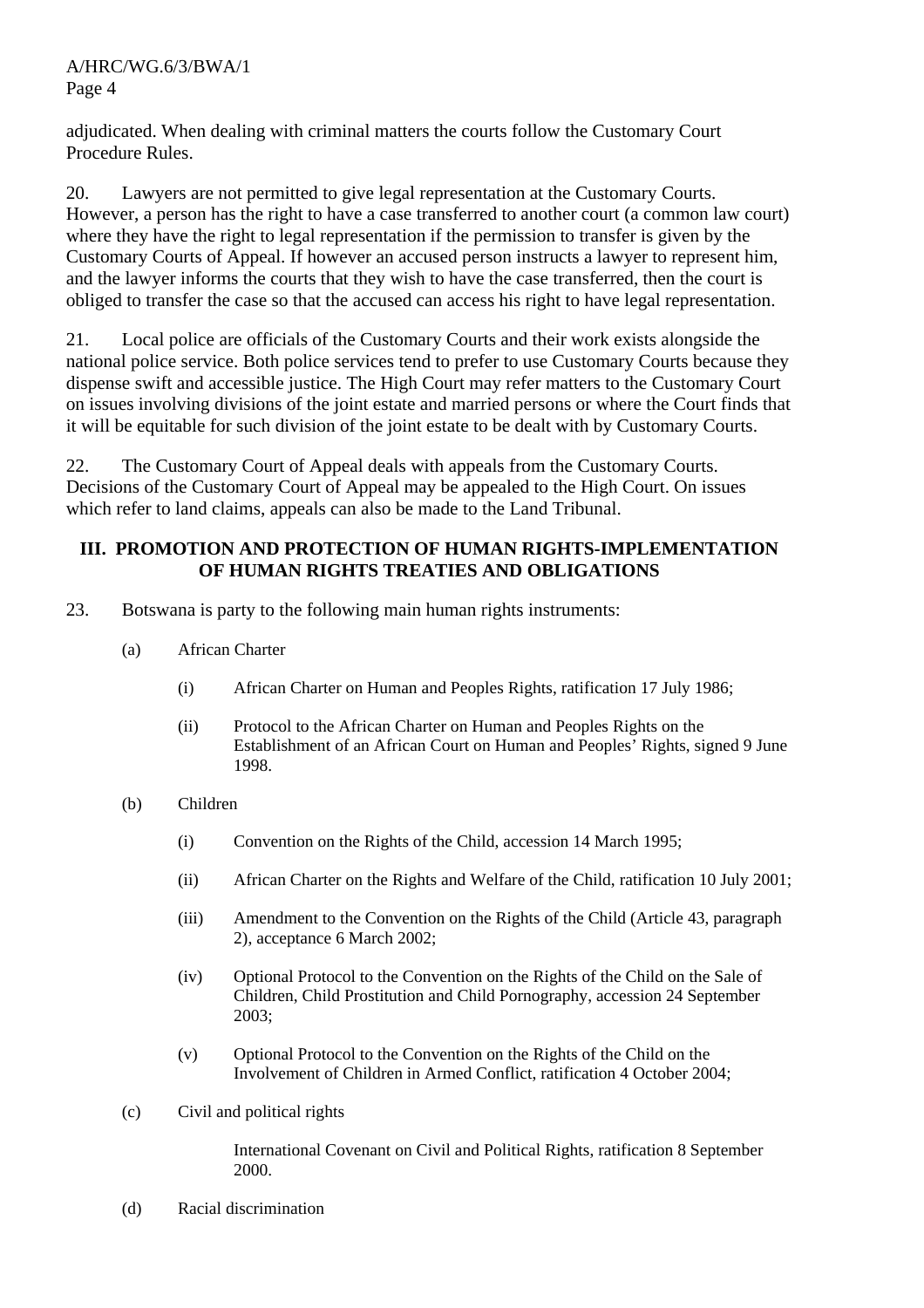International Convention on the Elimination of all Forms of Racial Discrimination, accession 20 February 1974.

(e) Torture

Convention against Torture and other Cruel, Inhuman or Degrading Treatment or Punishment, ratification, 8 September 2000.

(f) Trafficking in persons

Protocol to Prevent, Suppress and Punish Trafficking in Persons, Especially Women And Children, supplementing the United Nations Convention against Transnational Organised Crime, ratification 29 August 2002.

24. Botswana has not acceded to the International Covenant on Economic, Social and Cultural rights and the Convention on the Rights of Migrant workers and members of their families.

25. Notwithstanding the fact that the ICESCR has not been acceded to Botswana has strived to deliver on internationally accepted social and cultural norms and thus has made great strides in its healthcare and education system.<sup>[4](#page-20-1)</sup>

26. In Botswana international instruments are not self-executing and require legislative implementation to be effective as law. Thus an individual cannot complain in a domestic court about a breach of Botswana's international human rights obligation unless the right has been incorporated into domestic law.

27. Nevertheless the courts in Botswana have in some cases given judicial notice to international instruments which Botswana has ratified even though they have not been reduced to domestic legislation. The judgement in the Unity Dow Case illustrates the point that international instruments may be referred to as an aid to interpretation, notwithstanding that the provisions of those international instruments do not confer enforceable rights and corresponding obligations on individuals within Botswana until parliament has enacted them into the national laws.<sup>[5](#page-20-1)</sup> In the case of Good v The Attorney General, the court explained the status of international instruments, and noted that international treaties to which Botswana is a signatory do not have the force of law until incorporated into domestic law.  $6$  Section 24 (1) of the Interpretation Act.<sup>[7](#page-20-1)</sup>

(g) Women's rights

28. Botswana's has made great strides as regards empowerment of women. The Government has set up a Women's Affairs Department within the Ministry of Labour and Home Affairs. The role of the Department is to deal with women's issues and to promote their development and integration into economic, social, cultural and political activities. In 1996 Botswana acceded to the Convention for the Elimination of All Forms of Discrimination against Women, and has since then made a concerted effort to promote gender issues within its National Policy. The Convention has since been translated into Setswana – the national language.

29. In 1996, Government adopted a National Policy on Women in Development. The goal of the Policy is to achieve effective integration and empowerment of women in order to improve their status, enhance participation in decision making and their role in the development process. Specific measures undertaken include, gender main streaming in structures such as political parties, civil society and tertiary institutions, gender sensitization and training programmes, as part of a broad strategy of capacity building and advocacy. The Policy is been reviewed to bring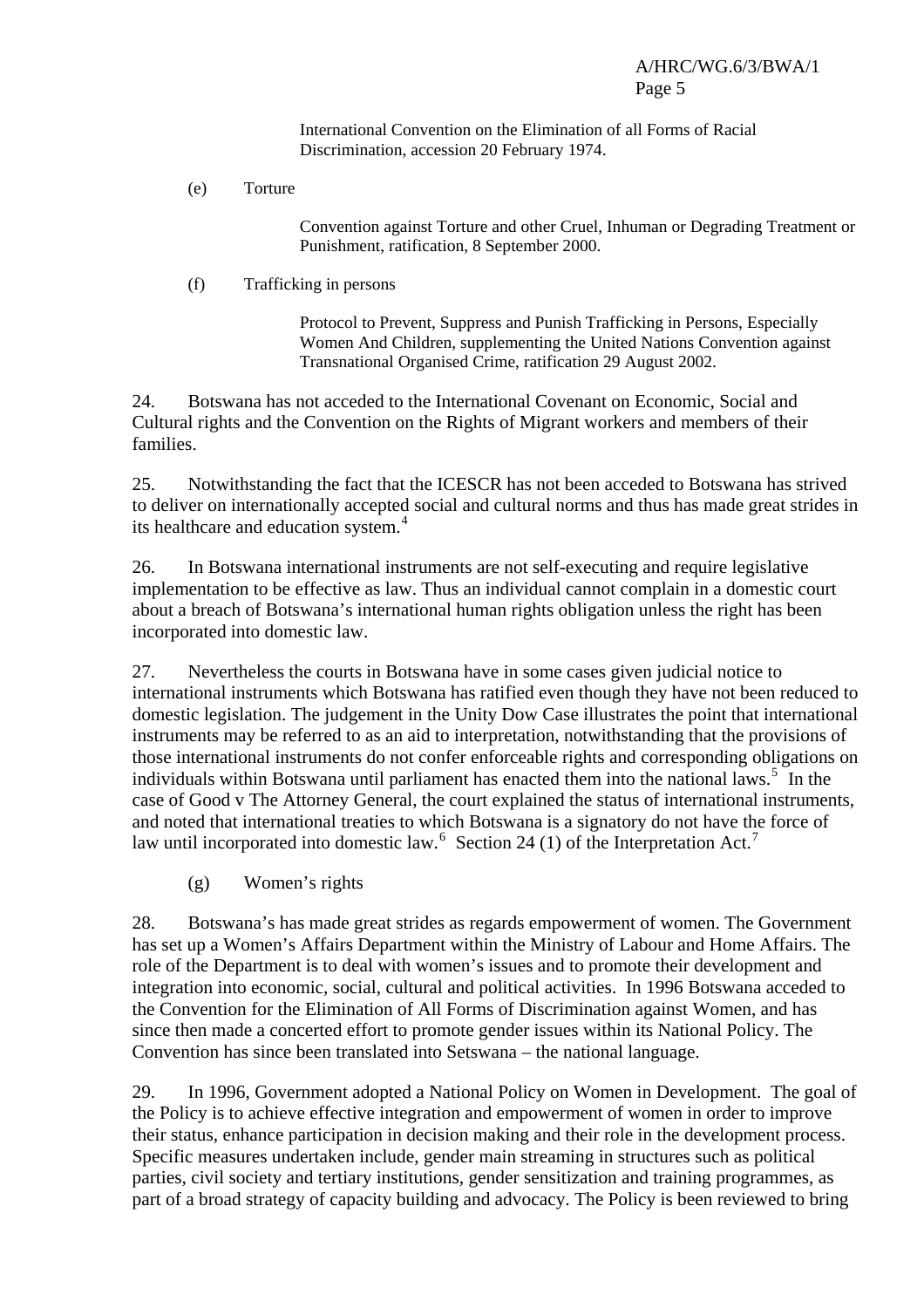it in line with the Gender and Development Approach, the Vision 2016, the United Nations Millennium Development Goals and other international human rights instruments.

30. Botswana has also achieved gender equality and gender parity in the formal education system.<sup>[8](#page-20-1)</sup>

(h) The abolition of Marital Power

31. Marital Power was abolished in 2004. Before 2004 the Common Law principle of marital power treated the husband as the head of the family with powers over his wife including legal representation and administration over her property. Since the abolition, women stand in an improved position. Persons married in community of property have equal powers to dispose of assets held in a joint estate. The Abolition of Marital Power Act does not apply to Customary and Religious marriages. Consultations are on-going to address the disparities and extent of the application of the Act to these marriages.

(i) Access to education

32. Botswana has made major progress towards achieving universal access to Primary education, which provides a strong base for achieving access to basic education. This is evident in the Net Enrolment Rates (NER) for children aged 7-13 and 6-12 which has consistently been above 85 per cent between 1994 and 2005. Over the same period, the Gross Enrolment Rates has always been above 100 per cent.

33. Deliberate efforts have been made to encourage girls into the fields of science, technology and vocational education and training through career fair and career guidance videos where female role models are used as resource persons. The Education Regulations were reviewed with the result that a policy was developed that facilitates the retention rate of girls, by allowing the return of the girl child to school after pregnancy thus addressing the issue of girls being kept out of school due to pregnancy.

34. Botswana provides inclusive education to all children of school going age regardless of the differences, in line with the Salamanca Statement and Framework for Action of 1994.Such inclusive education responds to the diverse needs of the learners, especially those with disabilities. The posts of "Senior Teachers Advisors - Learning Difficulties" has been created at both primary and secondary schools with the aim of assisting teachers to address the diverse needs of learners including those with various forms of disabilities.

35. Guidance and counselling is part of the curriculum from primary education to secondary education level. The programme aims to break stereotypes prevalent in career decision making for boys and girls.

36. In the past the provision of education was free until 2005 when Government introduced school fees on a cost sharing basis. The cost sharing was recently revised in 2008 to introduce an income threshold by which households in need of assistance will be exempted from paying school fees.

# **A. Children**

37. At the last national census held in 2001, 44 per cent of the population was under the age of 18 years.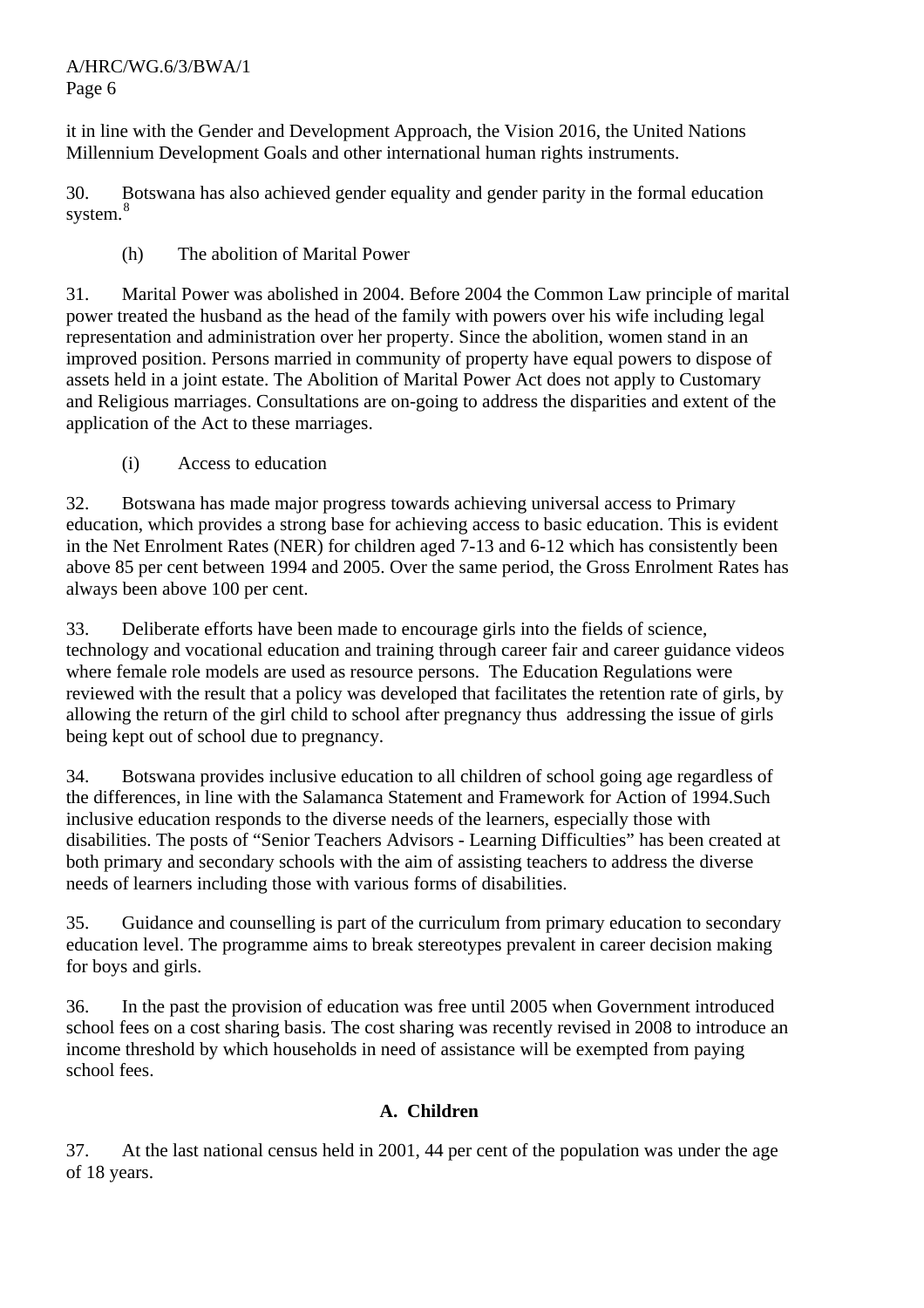38. The largest portion of the Government of Botswana's operation expenditures are incurred by the Ministry of Local Government, which houses the Department of Social Services, which is responsible for dealing with the rights and welfare of children and the Ministry of Education. There is no specific institution tasked with overall responsibility for coordinating policies for children and ensuring their execution, as such it is difficult to obtain a reliable figure on funding for children's rights.

39. The National Plan of Action (NPA) for Children 2006-2016 has been adopted and seeks to promote Human Rights via the promotion of several key areas (education and training; health and nutrition; children and HIV/AIDS; sport and recreation; child protection; environment and safety; and policy and legislation). The NPA provides various mechanisms and structures for its coordination and monitoring to actualize it. The Plan aims to correct the short-comings of the previous National Plan of Action. Notwithstanding its adoption, the Government of Botswana has experienced challenges in its implementation.

40. Government is also in the process of domesticating the UN Convention on the Rights of the Child and the African Charter on the Rights and Welfare of the Child and a draft Bill has been circulated, it is expected to be tabled before Parliament in November. The expectation is that the resulting law will be human rights based, catalysing the maximum realisation of child rights, performance of correlative duties, and compliance with human rights for the dignified living of every child.

# **B. Protection of economic and social rights**

41. The Department of Social Services has some of the following social safety nets in place that address the social and economic rights of the most vulnerable groups within society:

 (a) The revised national policy on destitute persons provides for the provision of a nutritionally balanced food basket, cash amounting to P81.00 monthly, as well as some rehabilitation for the eligible. The rehabilitation component aims at providing individuals with relevant skills, knowledge and the right attitude to engage in sustainable economic and social activities to the extent that they are able to obtain a livelihood without direct dependence on the state. The destitute policy benefits members within a household and does not only target individuals who may be registered. The policy further makes provision for the construction of shelter for the most deserving. Destitute persons are also exempted from payment of publicly provided services like medical fees, water charges, and service levy and electricity charges;

 (b) The non contributory pension benefits all Botswana citizens aged 65 years and above;

 (c) The World War II veterans or their widows also get cash allowance to help cushion them from economic hardship. The old age pensioners and the World War II veterans get P220.00 and P359.00, respectively;

 (d) The Short Term Plan of Action for Orphans caters for children under the age of 18 years who are orphaned. They are also provided with a nutritionally balanced food basket as well as school requirements. These children are exempted from any fees required under the cost sharing exercise and any other publicly provided service;

 (e) Patients on Home Based Care who cannot afford a diet that is sufficient to satisfy their nutritional needs are also entitled to a food basket;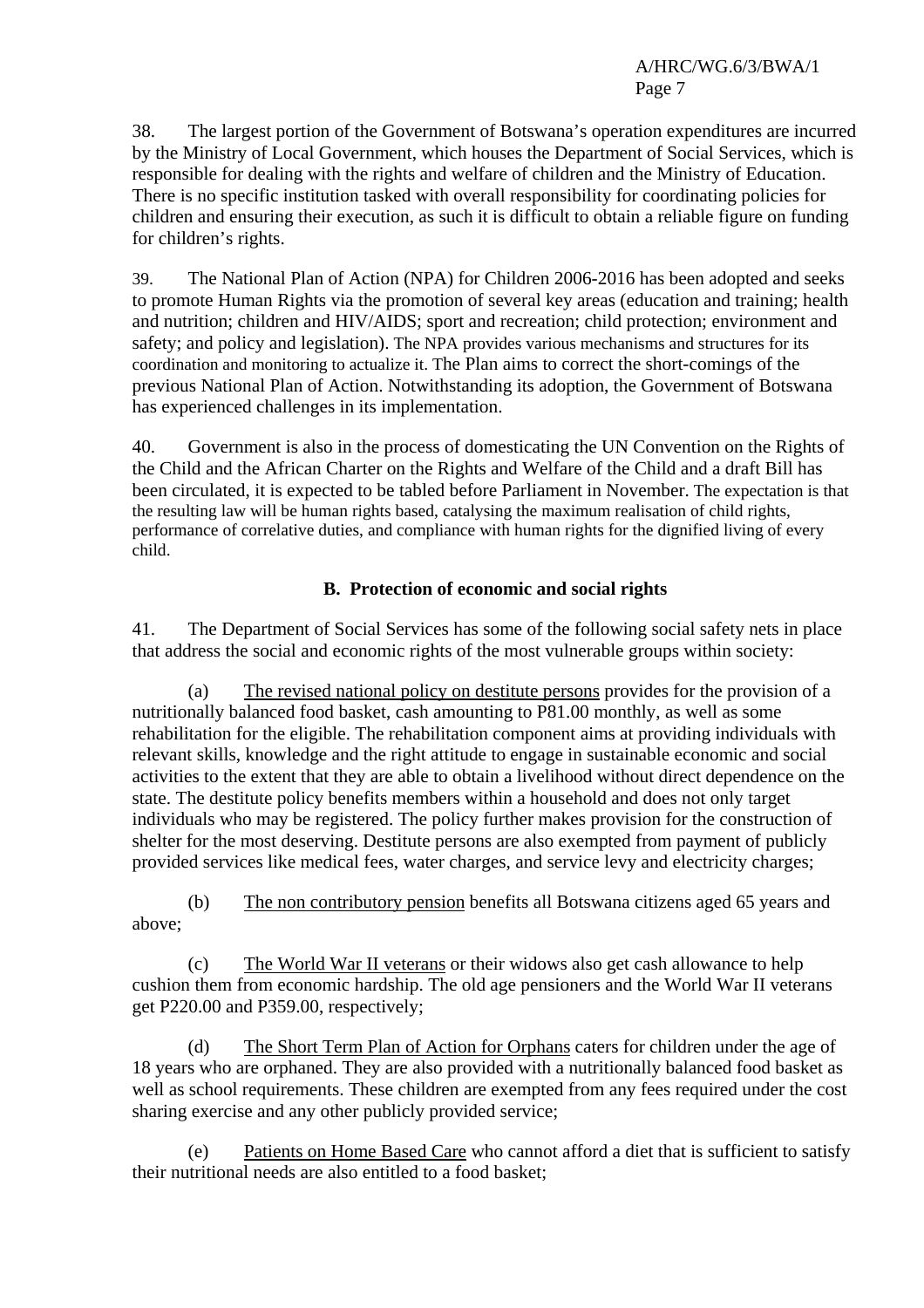(f) The Remote Area Development (RAD) Programme caters for people who live in remote areas where there is very little development or economic activity. The RAD settlements are provided with basic social services such as schools, heath facilities, potable water, access roads etc. The programme focuses on ensuring that beneficiaries achieve sustainable social and economic development and that they benefit equally from rapid economic development of the country;

 (g) The Economic Promotion Fund whose aim is to create employment opportunities for remote area dwellers. The scheme funds productive and business oriented activities including game ranching, harvesting and utilization of veld products and arable agriculture.

# **C. CIVIL AND POLITICAL RIGHTS**

42. The Constitution has a bill of fundamental rights and freedoms ( which guarantees civil and political rights) and especially provides that every person in Botswana is entitled to these fundamental rights and freedoms irrespective of race, sex etc.<sup>[9](#page-20-1)</sup>

# **1. Right to participation in democratic governance**

43. The Constitution provides for free and fair elections. The Independent Electoral Commission (IEC) monitors the holding of elections and educates the nation on democracy and the importance of voting. The Government's commitment to the participation in democratic governance is also reflected in the willingness of the Government to involve the populace in determining issues affecting them especially through commissions of inquiry and referenda for example, the Balopi Commission set up in 2000 by the President calling for the amendment of the Constitution to make it tribally neutral.

# **2. Right to life**

44. The right to life is protected under the Constitution which confers the right to life on all individuals. However, Botswana retains the death penalty and the Constitution outlines circumstances considered reasonably justifiable where there can be deprivation of life. The Penal Code states that death may be inflicted as punishment by a court of law. The Penal Code further lists the offences that attract the death penalty. Safeguards have been put in place to protect those accused of offences that carry the death penalty. The Constitution provides that the accused shall be afforded a fair hearing within reasonable time by an independent and impartial court established by law.This has the effect of preventing arbitrary deprivation of life where one is charged with an offence that carries the death penalty. People charged with capital offences are provided with *pro deo* counsel to represent them at the state's expense.

45. The Prisons Act also provides Regulations concerning the treatment of prisoners on death row. The purpose of the Regulations is to protect the prisoners from any arbitrary treatment.

46. Capital punishment may not be imposed on any person under the age of 18 years or expectant woman.

# **3. Torture and other cruel, inhuman, or degrading treatment**

47. The Constitution provides for the protection against torture and inhuman punishment. Other pieces of legislation augment the Constitution in this regard such as the Criminal Procedure and Evidence Act which provides that any confession obtained by use of torture is inadmissible and the Prisons Act which also protects prisoners from torture.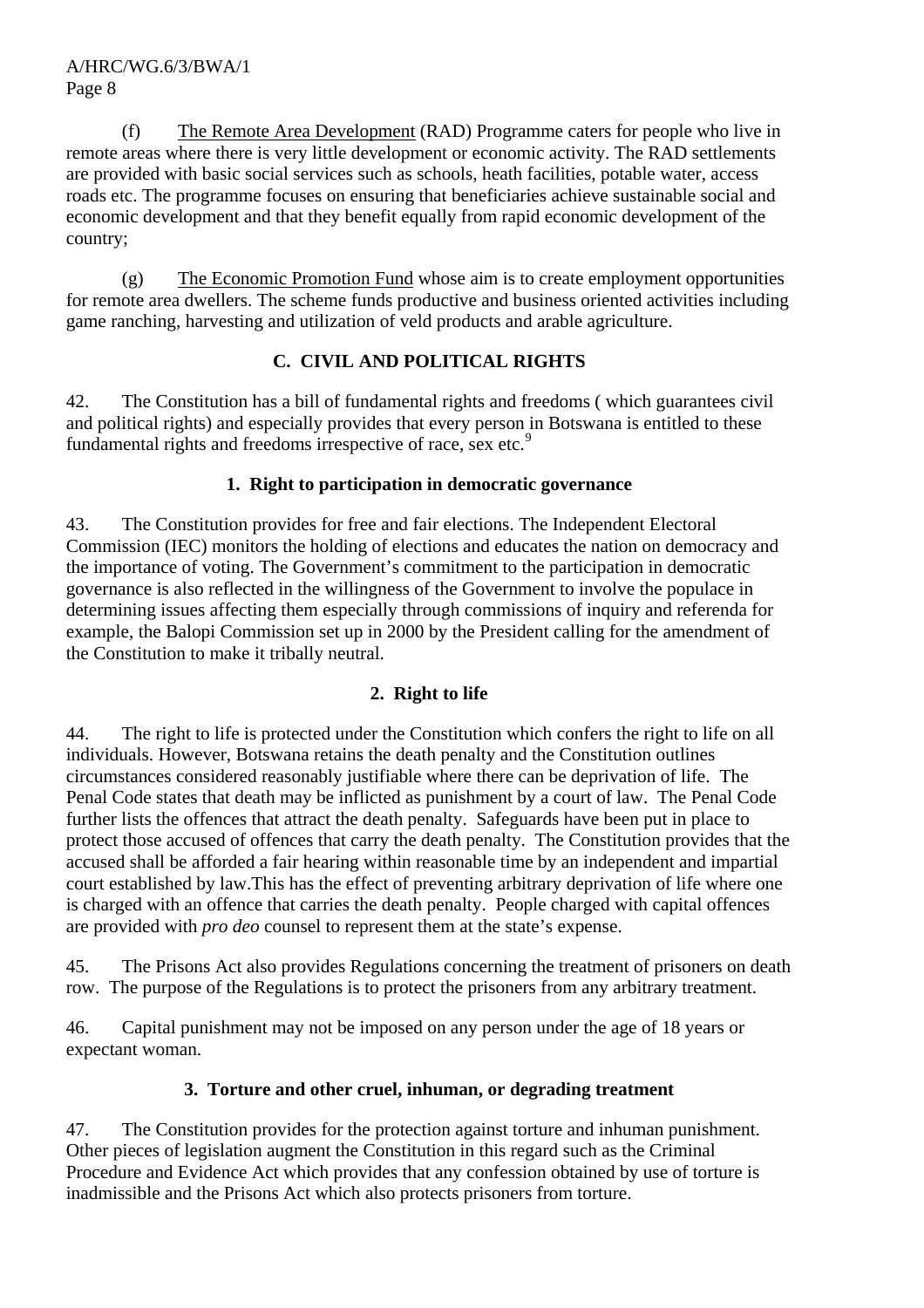# **4. Corporal punishment**

48. Corporal punishment in schools is allowed by the Education Act and the regulations to the Act govern its administration.

49. Customary Courts are empowered to administer corporal punishment within the limits of the Customary Courts Act. However women or any man over the age of 40 cannot be sentenced to corporal punishment. It is general practice that upon sentencing the Court will enquire from the offender as to whether he has any health impediment preventing him from receiving corporal punishment, if he says such impediment does exist, corporal punishment will only be administered after the offender has been examined by a medical practitioner at the state's expense and a certificate of fitness issued to certify that he is medically fit to undergo corporal punishment.

# **5. The rights of minority groups**

50. In Botswana, there are minority groups and they enjoy all the rights under the laws of the country. They have the right to practice their own culture, to profess and practice their own languages.

51. In both government and private institutions employment opportunities are based on merit. Access to social services is also available to every person without discrimination.

52. Some minority groups were not represented in the *Ntlo Ya Dikgosi* and in some quarters this was viewed as being discriminatory. Hence, the Government of Botswana appointed a commission to look at the constitutional provisions that are alleged to be discriminative.

53. The commission's findings were that the Sections were indeed discriminatory and needed to be amended to make them tribally neutral. The Chieftainship Act (now referred to as the Bogosi Act) and the Constitution were amended to remove discriminatory provisions.

54. Currently there are four minority group associations registered with the Registrar of Societies and these are the Society for the Promotion of the Ikalanga Language (SPIL), Lentswe la Batswapong, Kamanakao Association and Reteng. The main objectives of these associations are to promote, maintain, protect and develop their languages and cultures.

#### **6. Access to justice**

55. One of the ways in which Government seeks to ensure access to justice is through the provision of assistance to criminal defendants charged with capital offences who do not have the means to afford their own legal representation for Capital offences. The criteria for assigning *pro-deo* counsel is whether it is desirable in the interest of justice that the appellant should have legal aid.[10](#page-20-1) Section 56 of the Legal Practitioners Act, imposes a duty on every legal practitioner to do *pro-deo* work. It is pursuant to this section that the Registrar of the High Court assigns *prodeo* work to individual legal practitioners. However, *pro- deo* fees paid by Government are nominal and this has implications on the legal representation that clients receive from lawyers. The low fees are a disincentive to experienced lawyers who are unwilling to take *pro- deo* matters on nominal fees. Where such instructions are taken, some lawyers do not put more effort in the preparations of the case because the fees are low"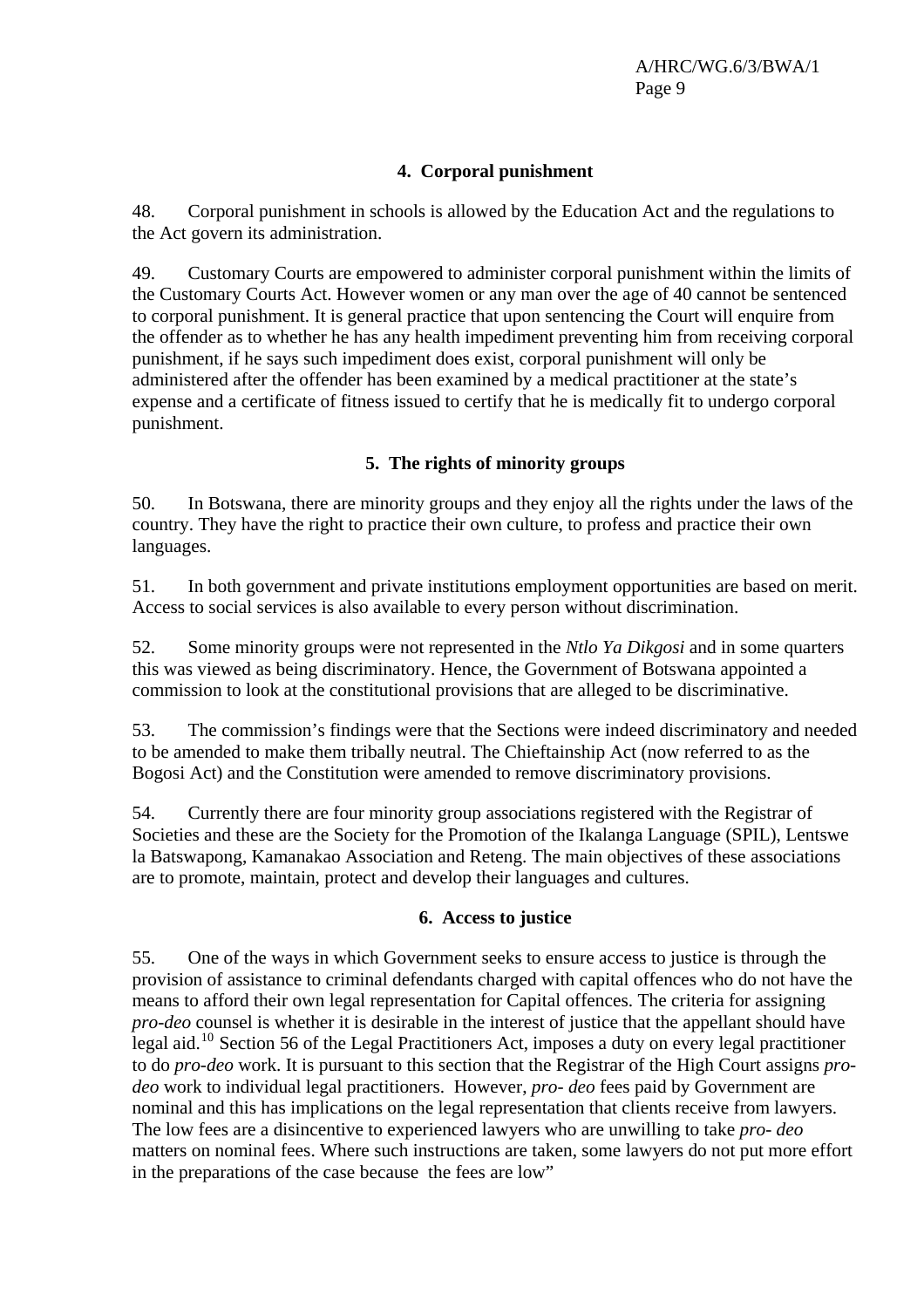56. To further address this, the Government is in the process of coming up with a legal aid system which will assist litigants considered to be paupers to access affordable legal services (see discussion at paragraph 104).

#### **7. Freedom of expression**

57. Transparency is ensured through press freedom, and information dissemination. Press freedom is respected and there is a small but independent media and press. There is freedom of speech, association and reasonable access to information.

58. The Government has set up a Media Consultative Council whose primary mission is to promote and preserve the media in public; it has representation from the private media and other stakeholders. The Media council provides an avenue to further promote the right to freedom of expression.

59. The National Broadcasting Board (NBB) was established in 1996 as a statutory agency with responsibility for among others; issuing broadcasting licenses; supervising broadcasting activities; monitoring and settling disputes among operators; allocation and managing optimal utilization of broadcasting spectrum.

#### **8. Actions to eradicate discrimination**

60. The Constitution of Botswana guarantees equality for all Batswana. This is further complemented by other legislative provisions, for example, the Penal Code which outlaws discrimination and the Societies Act which makes peremptory the refusal to register organizations which have expressly or implicitly, racism and racial discrimination as their objects.

61. Every individual in Botswana has the right to practice their own culture, to profess and practice their own religion and use their own language. This is guaranteed by the Constitution. There is no official religion in Botswana; however, the dominant religion is Christianity. There is also a sizeable number of Islam, Bahai and Hindu believers.

#### **9. Human rights training in disciplined forces**

62. The Botswana Police Service has mainstreamed human rights training for its personnel. Human rights forms part of Pre Service and In Service Training at the Botswana Police College. The training encompasses concepts of human rights; applicable international legal instruments on human rights; applicable local statues and applicable cases touching on human rights abuse.

63. The Botswana Police Service Management in an effort to address issues of abuse of human rights came up with a hand book for Botswana Police Service Strategic Foundations and subscribes to the human rights ideal espoused in the Southern African Regional Police Chiefs Cooperation Organisation Code of Conduct (of which the Botswana Police Service is a member).

64. The Botswana Defence Force has components of international humanitarian law and human rights law in its basic training for recruits.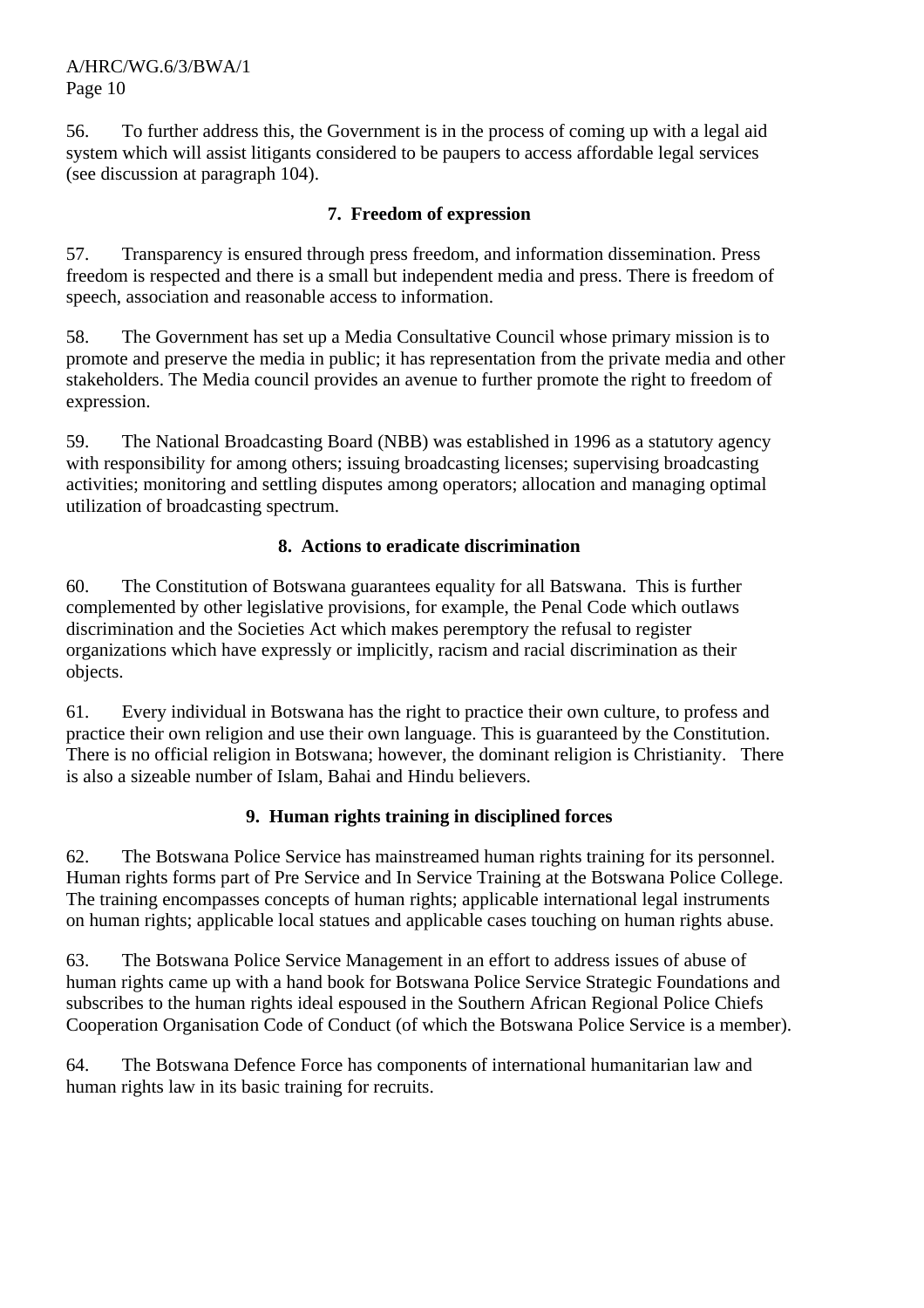## **IV. ACHIEVEMENTS AND BEST PRACTICES, CHALLENGES AND CONSTRAINTS**

#### **A. Achievements and best practices**

65. There have been considerable developments in the recognition of Women's Rights. The Government has amended a number of legal instruments to eliminate all forms of discrimination against Women and create a gender balance:

 (a) The Citizenship Act was amended in 2003 such that a citizen of Botswana who had acquired the citizenship of another country as a consequences of marriage shall; upon renouncing such citizenship and applying to resume citizenship of Botswana, be reinstated as a citizen of Botswana;

 (b) The Government amended the Mines and Quarries Act in 1996 by removing restrictions placed on women to work underground in mines;

 (c) The Criminal Procedure and Evidence Act was amended to provide for the mandatory hearing in camera of sexual offences such as rape;

- (d) The Deeds Registry Act was amended in 1996 to:
	- (i) Allow women whether married in community of property or not to execute deeds and other documents required or allowed them to be registered in the deeds registry without their husbands' consent;
	- (ii) Allow for immovable property to be transferred or ceded to a woman married in community of property and to allow the woman to have her own separate estate, whereby a condition of the bequest or donating it is excluded from the community and marital power;
	- (iii) Ensure that neither party in a marriage in community of property unilaterally deals with immovable property forming part of the joint estate, without the written consent of the other irregardless of in whose name the property is registered; unless such party has been so authorized by an order of the court.

66. The Government of Botswana also amended the Penal Code; the Affiliations Proceedings Act; the Public Service Act; the Marriage Act; the Abolition of Marital Power Act; and also enacted the Domestic Violence Act.<sup>[11](#page-20-1)</sup>

#### **1. Attainment of health for all**

67. In order to promote the right to life, in the early 1970s Government adopted a primary healthcare strategy which it has managed to implement and improve upon.

68. Health Care delivery is anchored on the Primary Health Care strategy, in line with the Alma-Ata Declaration of 1978.<sup>[12](#page-20-1)</sup>

69. Between independence and 2002 the number of health centers has increased from 100 to 1426 while improvements and infrastructure saw life expectancy at birth rising from 46 years in 1966 to 65.3 years in 1991.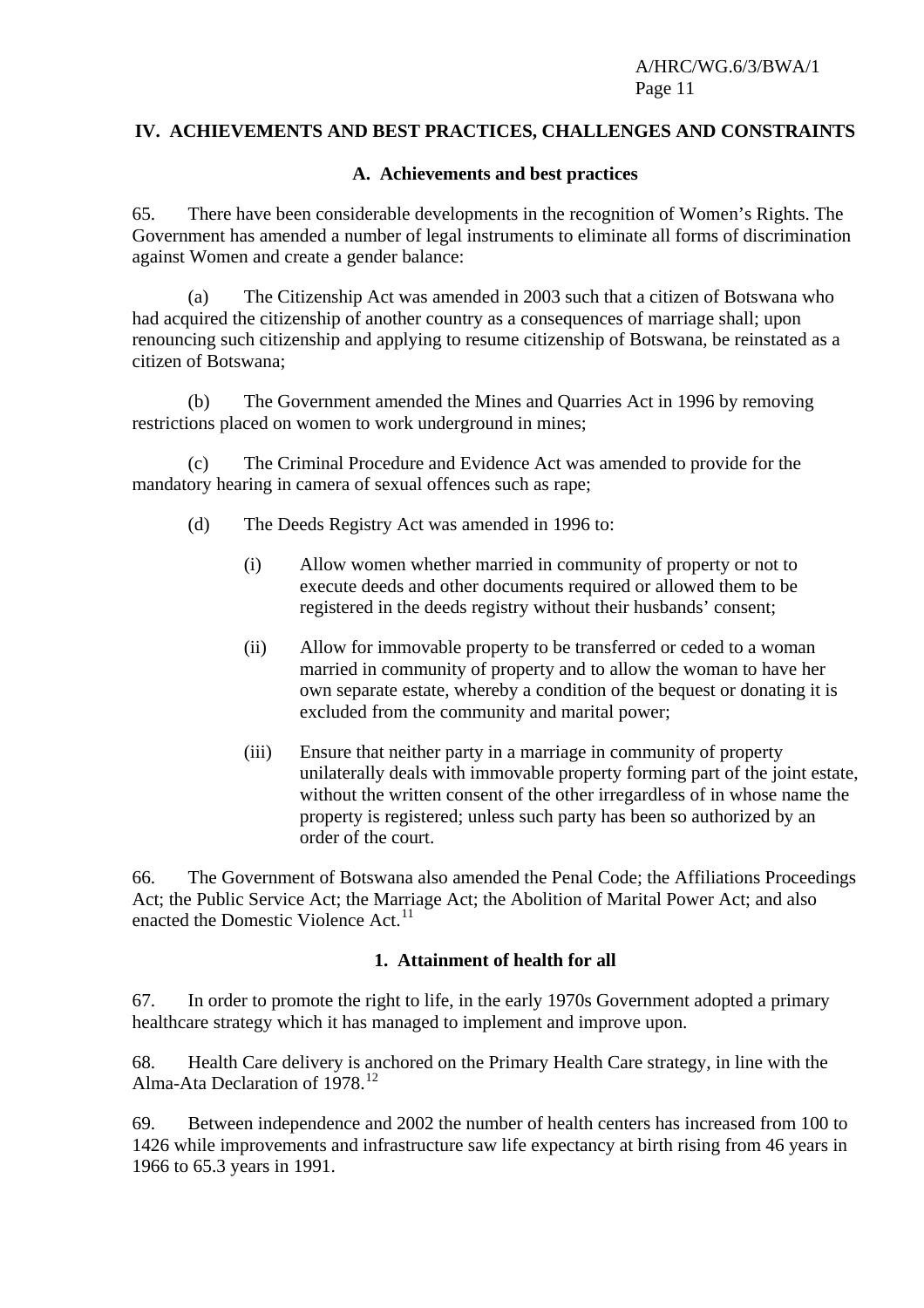70. In an endeavour to provide accessible and affordable healthcare, health service provision in Botswana is currently at a nominal fee for citizens and more than 80 per cent of the population is within a five kilometre radius from the nearest health facility.

71. Significant strides have been made in the prevention and control of communicable diseases such as TB, malaria, HIV/AIDS, childhood diseases such as polio, tetanus, and measles.

72. The healthcare strategy has seen the following measures being put in place to address emerging health needs and problems:

 (a) Monitoring the quality of water supply in towns and rural areas thereby reducing the risk of diseases such as cholera, typhoid, etc. These diseases continue to claim lives in the region today, while in Botswana the country has not had outbreaks in recent years as a result of safe water supply;

 (b) A good child welfare program is in place: implementation of an Expanded Program on immunization against preventable childhood disease has resulted in immunization coverage of over 90 per cent. The growth monitoring and infant feeding program of children under 5 years has resulted in a decline of malnutrition to 5 per cent while the prevalence of severe malnutrition has decreased to 1 per cent. As a result of these initiatives, infant mortality has decreased from 56/1 000 live births to 48/1 000 live births due to wide availability of the Prevention of Mother to Child Transmission (PMTCT) program;

 (c) Maternal and Child Health Care including Family Planning: Through the safe motherhood initiative, maternal mortality rate at health facility has decreased from 175/100 000 in 2004 to 167/100 000 in 2006. A good family planning program has resulted in a decline in teenage pregnancies;

 (d) Prevention and control of major communicable diseases such as malaria and TB has resulted in the reduction in the number of malaria cases from 72000 to below 34000 in 2007. In 1989 the TB notification rate was 202/100 000 population, increasing to 649/100 000 in 2002 due to emergence of HIV/AIDS epidemic and later declining 511/100 000 in 2006 due to wide availability of ARVs and Isoniazid Prevention Therapy (IPT). IPT was initiated for HIV positive patients to prevent them from developing active tuberculosis, which is the major cause of mortality especially among patients with depleted immune systems due to HIV.

 (e) Other programmes that were introduced as a result of the HIV/AIDS epidemic are the Infant Feeding Programme;

 (f) Prevention and Control of Non-communicable Diseases and Injuries: Botswana as a developing country has also been experiencing a steady increase of non-communicable diseases, namely: hypertension, cancers and diabetes (health statistics reports). Hypertension, which is a risk factor for cardiovascular disease, is the commonest cause of morbidity and mortality. Currently, the Ministry of Health in collaboration with the World Health Organization is undertaking a study on hypertension, diabetes and stroke among those aged 50 years and above. The results of this study will be useful in developing health policies regarding care of the elderly in respect of these diseases;

 (g) Communicable Disease Surveillance: an integrated disease surveillance and disease programme has been started in the unit as a major regional initiative to strengthen disease surveillance and epidemic response.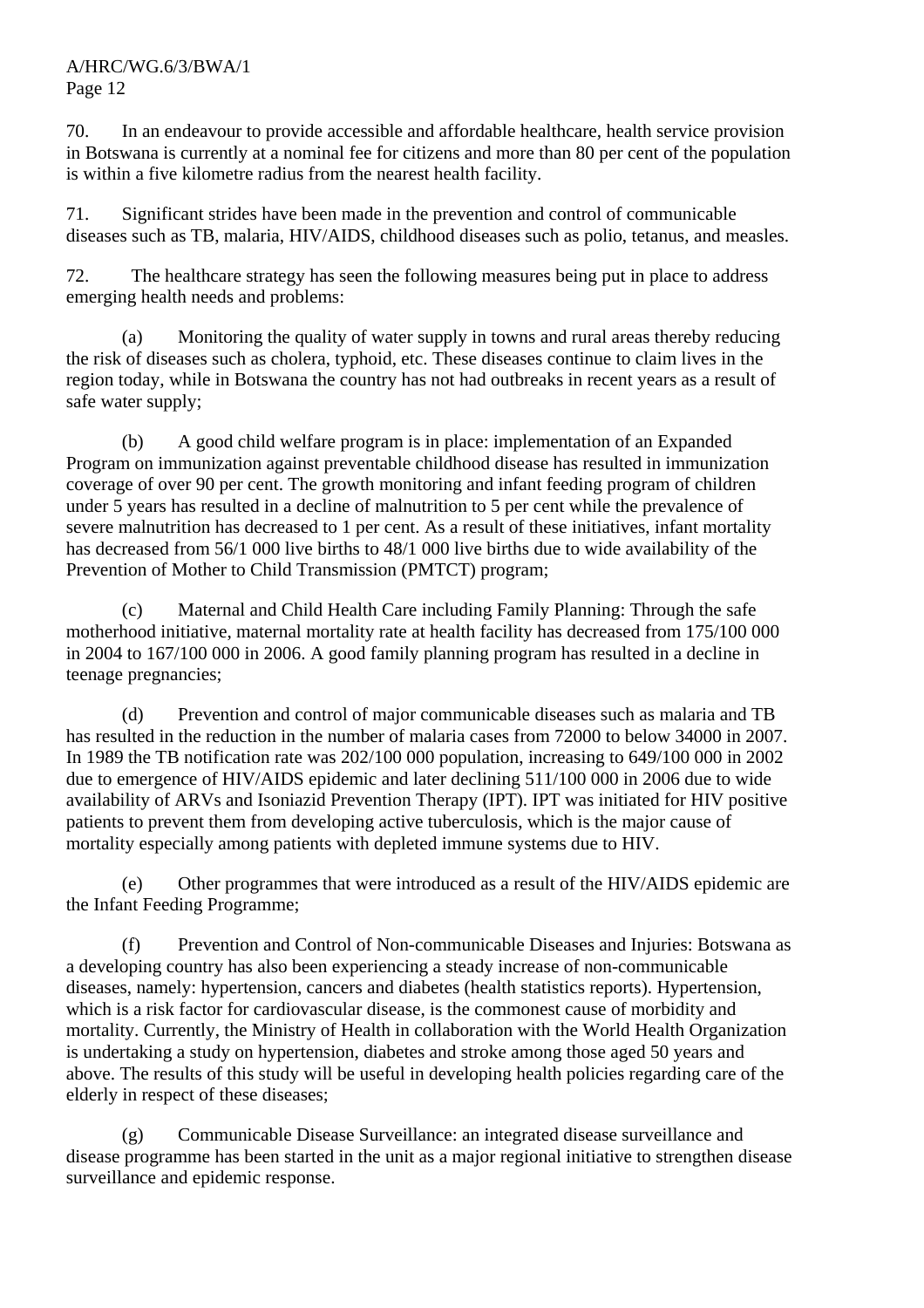#### **2. Human rights Awareness training for traditional leaders**

73. Pursuant to concerns raised by some treaty bodies (CERD and ICCPR) and Non Governmental Organisations (NGOs), about the capacity of traditional leaders to dispense justice in matters dealing with human rights, Government identified a need to build capacity in the area of human rights obligations and implementation. Workshops were conducted to strengthen the delivery of justice in customary courts. *Dikgosi* were trained on elements of fairness in administering justice. The Training was intended to address concerns raised regarding the application of Customary Law and procedures of the Customary Courts, and the limited levels of training of presiding officers.

74. In Botswana, Customary law is administered in Customary Courts by *Dikgosi* (chiefs, headmen or court presidents) with the assistance of elders in the community. Cases are generally dealt with at the *Kgotla* (a traditional public meeting place).

75. Criminal jurisdiction is limited and prevents them from dealing with cases such as treason, bigamy, corruption, abuse of office, rape, robbery and other serious offences. Further, they do not deal with matters such as dissolution of civil marriages, testate succession or insolvency.

#### **3. Domestic violence**

76. In acknowledgement of the fact that the existing structures have been insufficient to deal with the phenomena of domestic violence the Government of Botswana has enacted a Domestic Violence Act in 2007. The Act provides for the protection of survivors of domestic violence and for matters connected therewith. However the issue of femicide is not specifically referred to but other provision of the laws such as the Penal Code do address the issue.

#### **4. Domestication of the Convention on the Rights of Children**

77. There has also been a reform to improve the position of children notably, the draft Children's Bill of 2008.The Ministry of Local Government has been conducting consultations on the draft Children's Bill of 2008.

#### **5. Response by Government to HIV/AIDS**

78. The Government response to the HIV and AIDS pandemic has been realised as evidenced by the declining HIV prevalence trends among the younger age group of pregnant women aged 15-19, where the prevalence rate has declined from 28.6 per cent in 1998 to 17.2 per cent in 2007. Reduction in new infections is also supported by the preliminary incidence studies from 2005-2007.

79. The PMTCT program increased in coverage whereby in 2007, 89 per cent of HIV positive pregnant women took prophylaxis to reduce transmission to the unborn child, compared to 37 per cent in 2003, resulting in an estimated reduction in mother to child transmission rate down to 4 per cent. Routine HIV testing (RHT) was introduced in 2004 to increase access to HIV testing. Comparatively the number of people tested through Voluntary Counselling and Testing (VCT) rose from 73 551 in 2004, to 109 403 in 2004, while those who tested though RHT rose from 60846 in 2004 to 178 176 in 2006.

80. There has been significant decrease in HIV prevalence in pre transfused blood and blood products from9 per cent in 2001 to 3.8 per cent in 2005.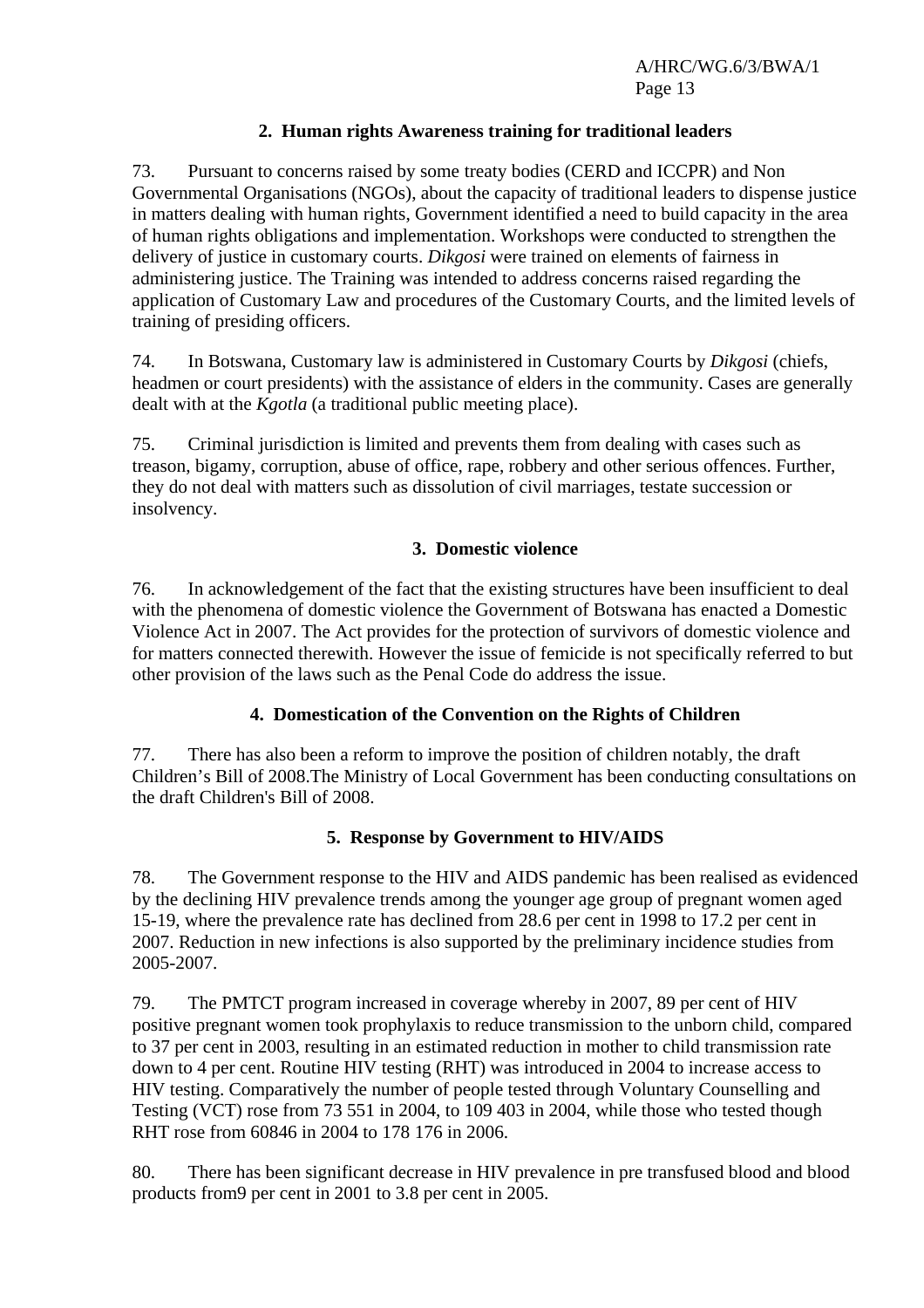81. With the advent of public wide provision of ARV's and increased survival of patients on treatment, the life expectancy has increased from 56 years in 2001 to 58 years in 2006.

82. Routine HIV testing has been available in all public health facilities since 2004. There is also a national programme which aims at preventing Mother-to-Child Transmission of HIV (PMTCT) as well as a national antiretroviral treatment (ARV) programme. The PMTCT programme is operating nation-wide and is available as part of routine antenatal services at all public health facilities. While the National Anti Retroviral (ARV) programme has been expanded to cater for the public health needs of the society at large. Patients receive free ARV treatment from the public sector but treatment is also available privately. In addition, paediatric antiretroviral treatment is available.

83. Infants are tested at the Botswana- Harvard Partnership laboratory. Those found to be HIV positive may access paediatric drugs at any of the ARV sites country-wide. The Botswana-Baylor Children's Clinical Centre of Excellence (BBCCCOE) also provides specialized treatment for HIV positive children under the age of twelve.

84. There has been an increase in the number of people taking advantage of PMTCT and ARV programs which indicates that the country has adopted an effective strategy for dealing with the problem.

# **6. The Independent Electoral Commission**

85. In 1997, the Constitution (Amendment) Act No. 18 of 1997 established the Independent Electoral Commission (IEC). The Commission exists to facilitate the formation of a democratically elected government by delivering transparent, free and fair elections in accordance with established legal framework for Botswana. The mandate of the Commission is to manage the electoral process and disseminate voter awareness information; they are also responsible for ensuring that voters are informed about the electoral process, mobilizing the public to register and vote.

86. It is the responsibility of the Commission to conduct and supervise elections of members of the National Assembly and also of Local Authority, to conduct referenda and to ensure that the elections are conducted efficiently, properly, freely and fairly. The IEC has since its inception managed two elections that were declared free and fair by local, regional and international observers.

87. The IEC has strengthened its integrity by adhering to regional and international electoral principles and norms set in instruments such as the Principles for Election Management, Monitoring and Observation in the SADC region and the SADC Parliamentary Forum – Norms and Standards in SADC Region.

#### **7. Establishment of trade unions**

88. Initially only associations could be formed. The law has since been amended to allow for the establishment of trade unions. There are currently trade unions which have been registered with the Registrar of Trade Unions.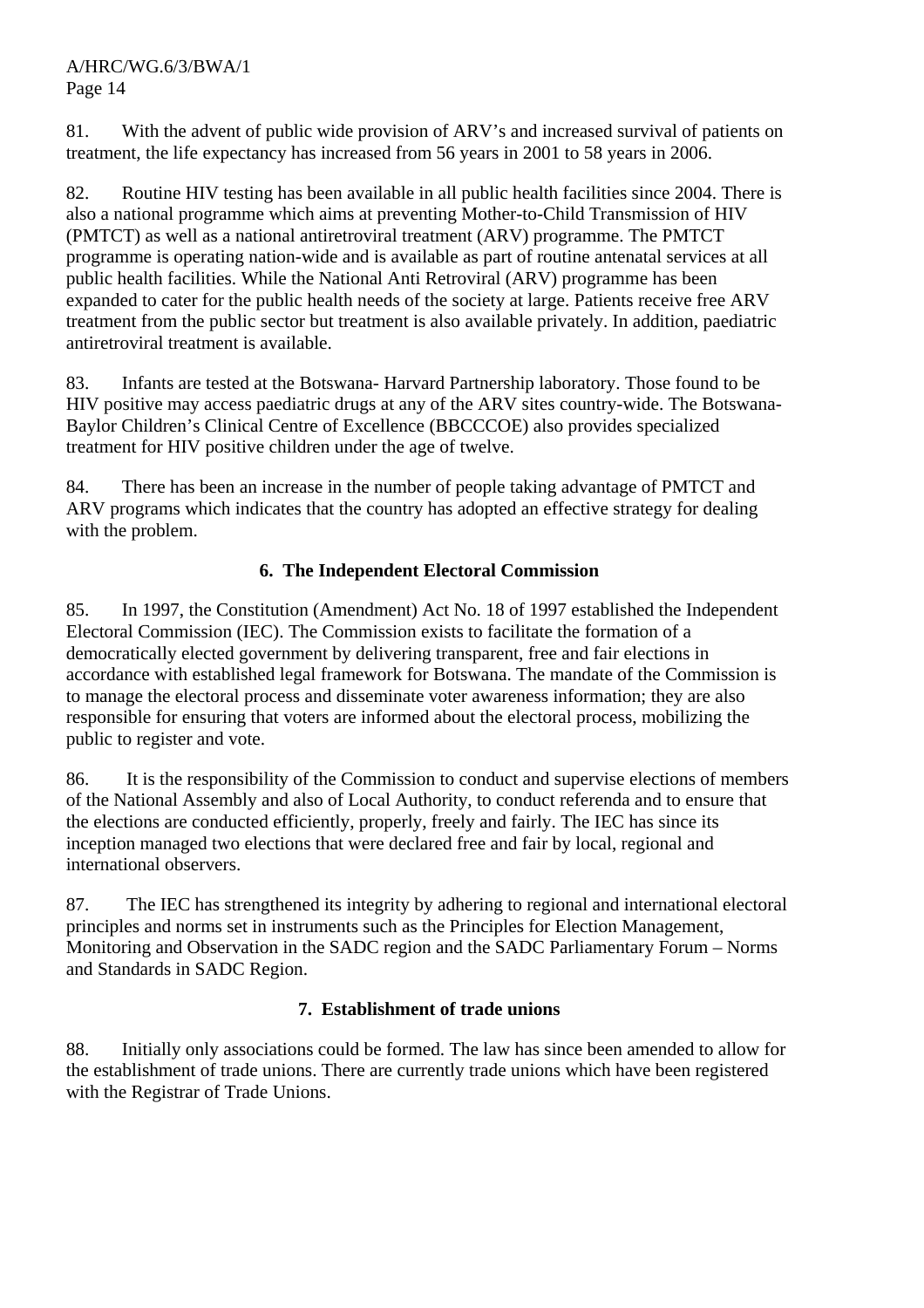### **B. Challenges and constraints**

## **1. Poverty in a "middle" income country**

89. Having attained middle income status Botswana still faces economic diversification and unemployment challenges. Conditions of poverty still persist as evident from the high percentage of the population living below poverty datum line (approximately 30 per cent). Furthermore unemployment remains high particularly amongst the youth and in rural areas. Fluctuation of unemployment rates has been observed with high rates during periods of recession and lower rates when the economy is growing quickly. In addition, a high prevalence of HIV/AIDS has negatively impacted on human development gains. The persistence of these conditions of poverty are not commensurate with the country's Vision 2016's goal of poverty eradication.

90. The major challenge is to reduce poverty at speed and depth required to meet the Millennium Development Goal Targets by 2015 (especially the target on income poverty reduction) and the Vision 2016 target (eradication of absolute poverty).

91. It is against this background that in 2003, the Government of Botswana introduced the National Poverty Reduction Strategy, a scheme which has attempted to decrease poverty levels (see discussions at paragraphs 114 to 116).

# **2. Population growth and development**

92. The population of Botswana has grown at an average annual rate of 2.4 per cent. The growth rate has been declining over the years. Annual growth rates between 1971 and 1981 as well as between 1981 and 1991 were 4.5 and 3.5 per cent, respectively. While the AIDS pandemic might have contributed somewhat to the decline in recent years, it must be noted that there was a decline during the pre-HIV/AIDS era. Indeed, factors such as declining fertility rates, increased women participation in economic activities, increased literacy rates, access to better health care, etc., may have a profound effect on population growth.

93. The main features of Botswana's population are declining fertility rate and life expectancy, and increasing mortality rate. Crude death rate rose between 1981 and 1991 mainly due to the HIV/AIDS pandemic. Life expectancy at birth also decreased from 65.3 years in 1991 to 55.7 years in 2001. Regarding the fertility rate, there has been a notable decline in all fertility indicators.

#### **3. Access to education**

94. Although the Government has made significant strides in its endeavour to provide access to education it still faces several challenges:

(a) There is no legislation that makes primary or basic education compulsory;

 (b) Drop outs in the early years continue to add to the already existing problem of illiteracy;

 (c) Preschool education is only provided by private individuals and nongovernmental organisations and as a result there is low access to preschool education;

 (d) There are cultural and language barriers which hamper the admission, progression and completion of primary schooling by children in remote areas.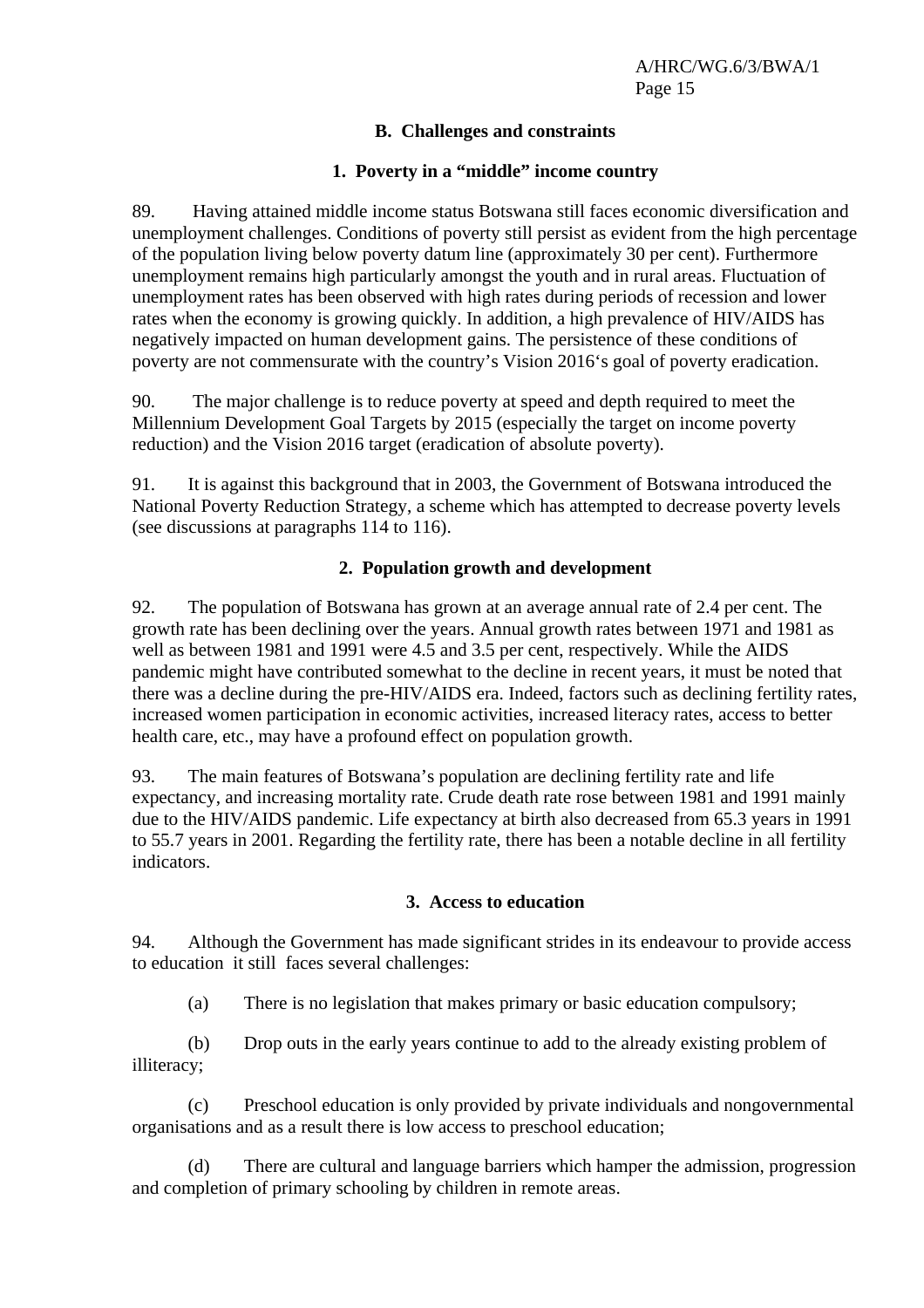#### **4. Undocumented migrants**

95. Undocumented migrants are usually rounded up by the police and other law-enforcement agents. Upon arrest these immigrants are put in safe custody before being transferred to the Centre for Illegal Immigrants for undocumented migrants or persons arrested for being in the country unlawfully. This is the only facility of this nature in the country and it is located in the northern part of the country and it has a holding capacity of 504 inmates. Migrants at the Centre are entitled to unlimited visits by friends and relatives. They also receive visits from diplomats including the International Committee of the Red Cross. The undocumented migrants are registered at the Centre, and their countries of origin are notified before the deportation is carried out.

96. Before the Centre was built, immigrants or persons arrested for unlawfully being in the country were held in prisons as immigration detainees and were entitled to essentially the same rights as now.

97. The bulk of the undocumented immigrants are from Zimbabwe. In the period April 2006 to March 2008 approximately 118 343 Zimbabweans were repatriated at a total cost of P11 000 000 (approximately US\$1 833 333). In the period April to July 2008, 9 554 Zimbabweans were repatriated at a cost of P259 516 (approximately US\$43 253) excluding police and prisons expenditure.

98. The large number of undocumented migrants, place a huge financial and human resource burden on the Government. Furthermore, they are a challenge in the area of law enforcement and security (there has been an increase in criminal activities involving undocumented migrants).

#### **5. Refugees**

99. There are about 3000 refugees in Botswana, from 15 African countries these are Algeria, Angola, Burundi, Democratic Republic of Congo, Eretria, Ethiopia, Namibia, Rwanda, Somalia, Sudan, Uganda, and Zimbabwe. Although Botswana has a policy of "first country of asylum", which discourages the granting of refugee status to asylum seekers who would have crossed safe countries not seeking asylum on their way to Botswana, Botswana has always considered such applications on humanitarian grounds.

100. An increase in the number of refugees compounds efforts to find durable solutions for their problems. Durable solutions includes among others: repatriation; resettlement; and reintegration. Countries which used to accept refugees for resettlement have since stopped doing so, in accordance with international law and Botswana does not repatriate refugees back to their countries.

101. Another difficulty encountered is the lengthy process in determining the status of asylum seekers. The Refugee Act provides that status should be determined within 28 days, however in practice the 28 days has not always been met.

102. Currently refugees are not covered under the ARV treatment because of the constraints of financial sustainability. Government has been offered donor funding for the sustainable provision of ARV treatment to refugees.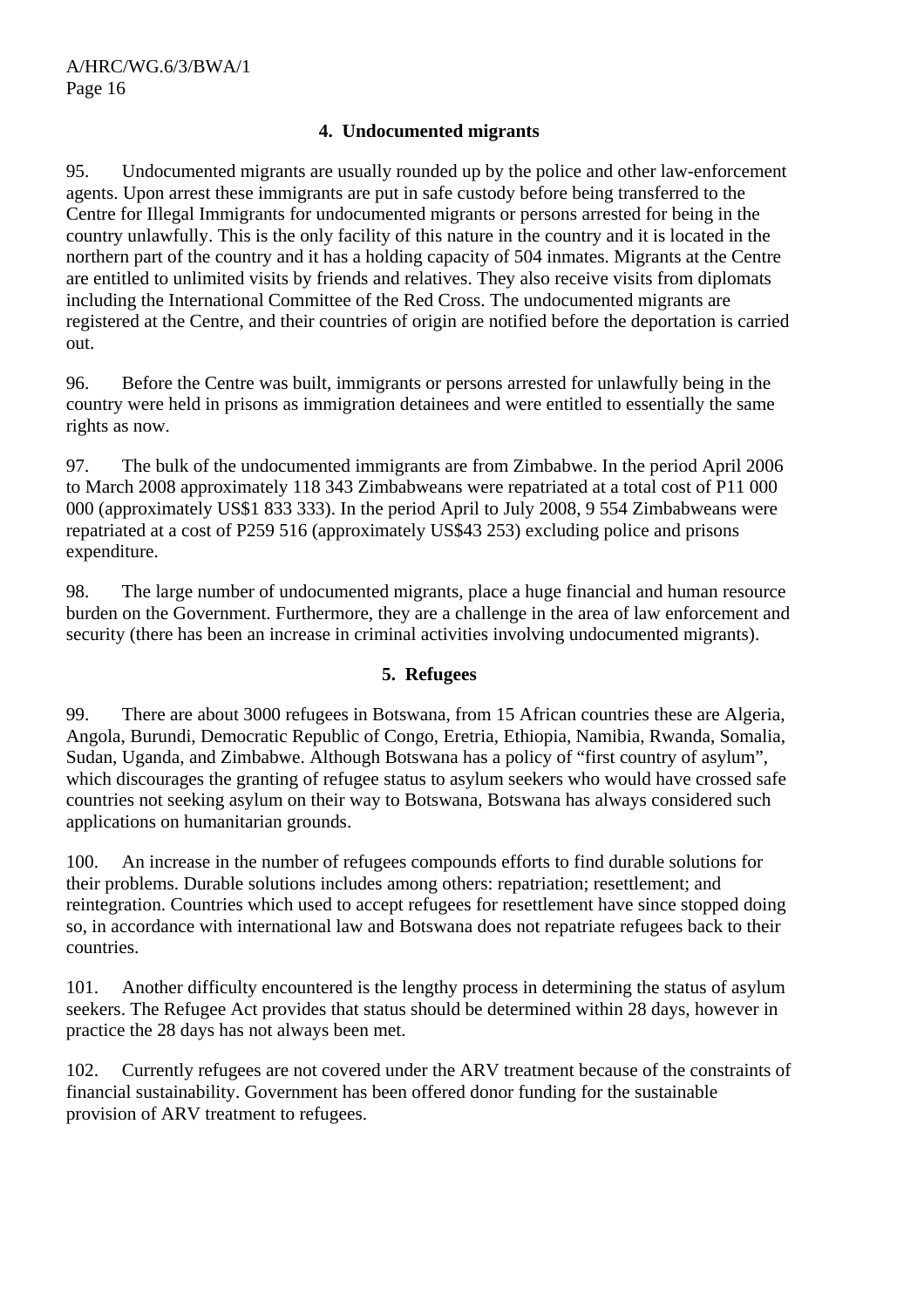#### **6. Congestion in prisons**

103. The Prisons authorities are mandated to maintain safe custody and security, and to reform and rehabilitate prisoners in accordance with the Prisons Act<sup>[13](#page-20-1)</sup>. The prisons authorities discharge their mandate in accordance within the scope of the Prisons Act, and international treaties. The Prisons authorities are presently experiencing congestion in prisons which hamper this effort at providing humane and dignified treatment whilst incarcerated. To this end the Government of Botswana is in the process of constructing additional prisons to address the problems caused by overcrowding.

#### **V. NATIONAL PRIORITIES, INITIATIVES AND COMMITMENTS TO OVERCOME CHALLENGES**

#### **A. Judicial Case Management system**

104. It was observed that the judicial system was experiencing excessive delays in the disposal of cases and that there was generally slow resolution of cases leading to a backlog. For this reason the Administration of Justice<sup>[14](#page-20-1)</sup> decided to adopt Judicial Case Management (JCM).Through JCM the Administration of Justice expects to achieve a just, efficient and speedy dispensation of justice by ensuring that new cases are settled expeditiously and addressing a backlog.

#### **1. Provision of legal aid**

105. There is no provision for legal aid in Botswana. However, Government assistance to defendants in criminal matters is offered to those charged with capital offences.

106. There have been a number of recommendations made by various stakeholders calling for the provision of free legal services to indigent persons.

107. A consultant was recently appointed to conduct a feasibility study on legal aid and Alternative Dispute Resolution mechanisms in Botswana largely as a result of the Government recognising the need for such an initiative. Ultimately this will help Government in its implementation of the right to legal representation for indigent persons. This will also be in line with Article 14 (3) (d) of the ICCPR which provides for the right of everyone charged with a criminal offence to have legal assistance.

108. The consultant is due to submit a final report in October 2008 and this will be followed by a stakeholder's workshop to assess the outcomes of the study.

#### **2. HIV/AIDS**

109. In combating HIV/AIDS over the past decade, a huge share of the national budget has been allocated to the National Aids Coordinating Agency (NACA) which is mandated with the overall response to the epidemic.

110. The Government has incorporated its entire strategy for combating the effects of HIV/AIDS, into a written framework, the Botswana National Strategic Framework (NSF) for HIV/AIDS (2003-2009) whose lifespan is nearing its end. Already work has begun on the development of the subsequent framework that will guide the national response to the epidemic beyond 2009 in the Botswana National Strategy Framework II (2009-2016) aligned to the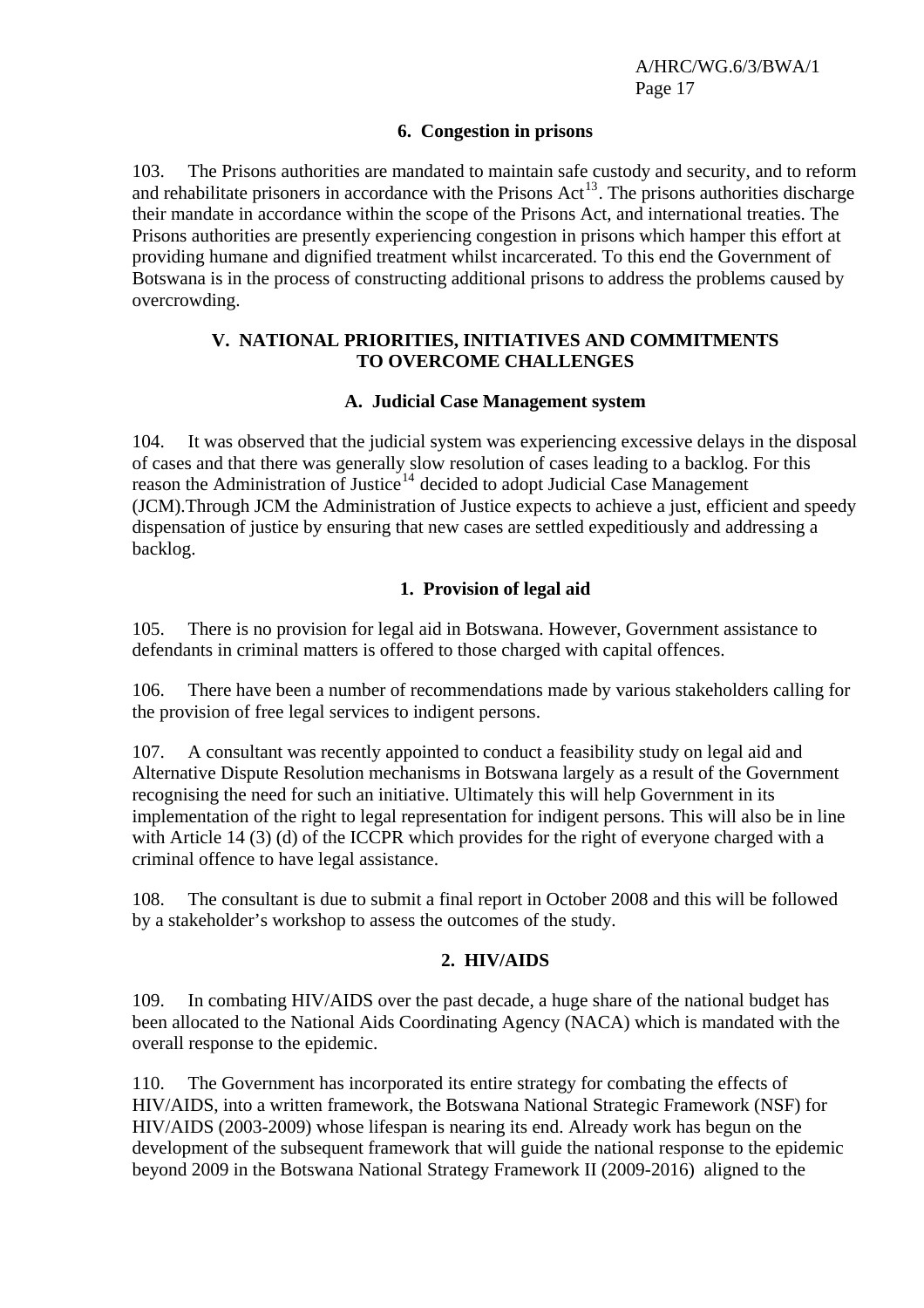National Development Plan 10. It is expected that the framework will result in a further decline in the number of new infections.

#### **3. Elimination of child labour**

111. In order to address the International Labour Organisation (ILO) goal of eliminating child labour by 2015, Botswana has formulated an Action Programme on The Elimination of Child Labour (APEC) .The APEC was finalised in May 2008.

#### **4. Strengthening of the inter-ministerial committee on treaties protocols and conventions**

112. An inter-ministerial committee was established in 2002, the mandate of the committee was to facilitate treaty implementation, particularly reporting as required by the various international treaties. Due to capacity constraints both financial and human, this Committee has not delivered on its mandate effectively. The Government has recently made a commitment to strengthening the capacity of the committee and to this end is being assisted by United Nations Development Programme (UNDP).

#### **5. Access to education**

113. In order to address some of the challenges described above, Government has put in place the following initiatives :

 (a) The establishment of multi grade school to increase access to education by children in remote areas;

(b) Government is considering a legislation to make basic education compulsory;

 (c) Introduction of pre-primary education as an integral part of the formal education system;

- (d) Mainstreaming gender in educational policies, programmes and projects;
- (e) Establishment of centres for children with multiple disabilities;
- (f) Implementation of Adult Basic Education Programme (ABEP);
- (g) Implementation of the out of school children education programme; and
- (h) Introduction of the integrated early childhood education programme.

#### **6. National Strategy for Poverty Reduction**

114. The Government adopted the National Strategy for Poverty Reduction (NSPR) that sets poverty reduction as its overarching goal. It seeks to do this by fostering sustainable livelihoods, expanding employment opportunities and improving access to social investment. The country also has a number of policies and programmes to address vulnerable groups such as the unemployed, poor, destitute and marginalised, various social welfare and safety-net programmes.

115. The strategy provides the policy and implementation framework for the realisation of the Millennium Development Goals (MDGs) targets and the Vision 2016 ideals. The strategic pathways for poverty reduction chartered in the NSPR include: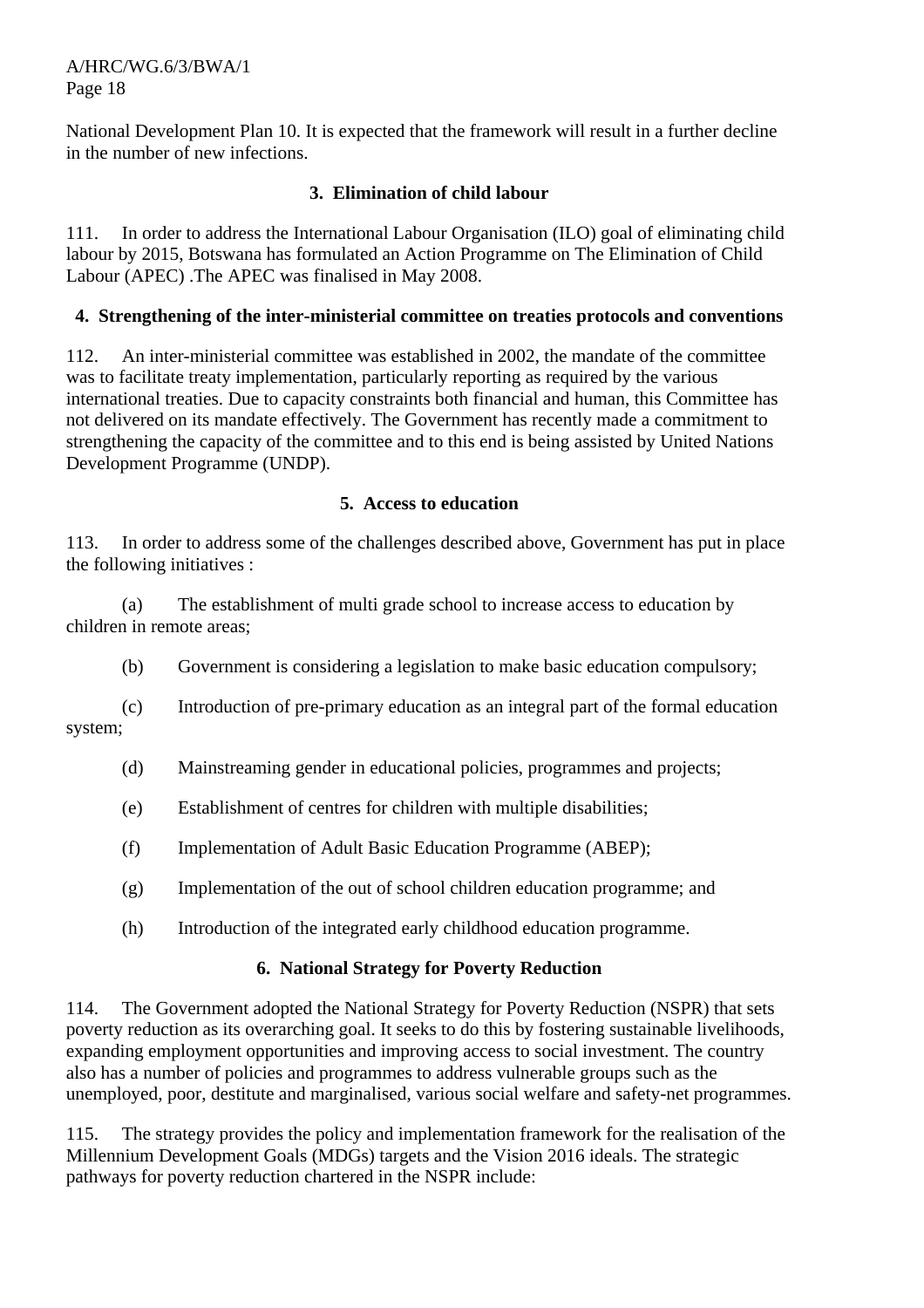- (a) Promotion of broad-based economic growth;
- (b) Enhancing access to basic quality education;
- (c) Health and nutrition for the poor;

 (d) Enhance effective response to HIV/AIDS (reducing the aggravating effects of the disease on employment and productivity);

 (e) Participation of the poor in the development process through a decentralised planning process with augmented capacity of Local Government institutions to provide for poverty reduction at the local level; and

 (f) Strengthening the national development management capacity for effective poverty reduction.

116. The Government through the rural development council, supported by the multi-sectoral committee on poverty reduction supervises the implementation of the NSPR including coordination, monitoring, and evaluation of different poverty alleviation policies and programmes.

#### **7. Vision 2016**

117. The development plans of Botswana have always been based upon the five national principles, which are Democracy, Development, Self-reliance Unity and Botho. These principles are still valid today, and have been re-focused to embrace change and relate to Botswana's current level of development.

118. In 1997 the country adopted the *Long Term Vision for Botswana* (Vision 2016) after extensive national consultation. It is a statement of long term goals that seeks to address challenges faced by Botswana and proposes a set of strategies that will meet them.

119. The Vision 2016 document is the principal guide for the governance of the country and seeks to make Botswana a better society by 2016, which would be 50 years after independence. Specifically, Vision 2016 has seven "pillars" or ideals that must be attained, which are: to build an educated and informed; a prosperous, productive and innovative; a compassionate, just and caring; a safe and secure; an open, democratic and accountable; a moral and tolerant; and a united and proud nation.

120. These pillars have issues of direct relevance to human rights, for example:

 (a) By the year 2016, Botswana will be an educated and informed nation. All people will be able to have good quality education that is adapted to the needs of the country. Schooling will be universal and compulsory to the secondary level. Good quality vocational and technical training will be available at secondary level and beyond as an alternative to academic study. Entrepreneurship and business skills will be an integral part of all schooling. No student will be disadvantaged by ethnic origin, gender, language or remoteness of settlement;

 (b) By the year 2016, Botswana will be an open, democratic and accountable nation. There will be a system of decentralised democracy and political tolerance. Civil society will play a full part in the development of the country, alongside government. The nation's leaders will be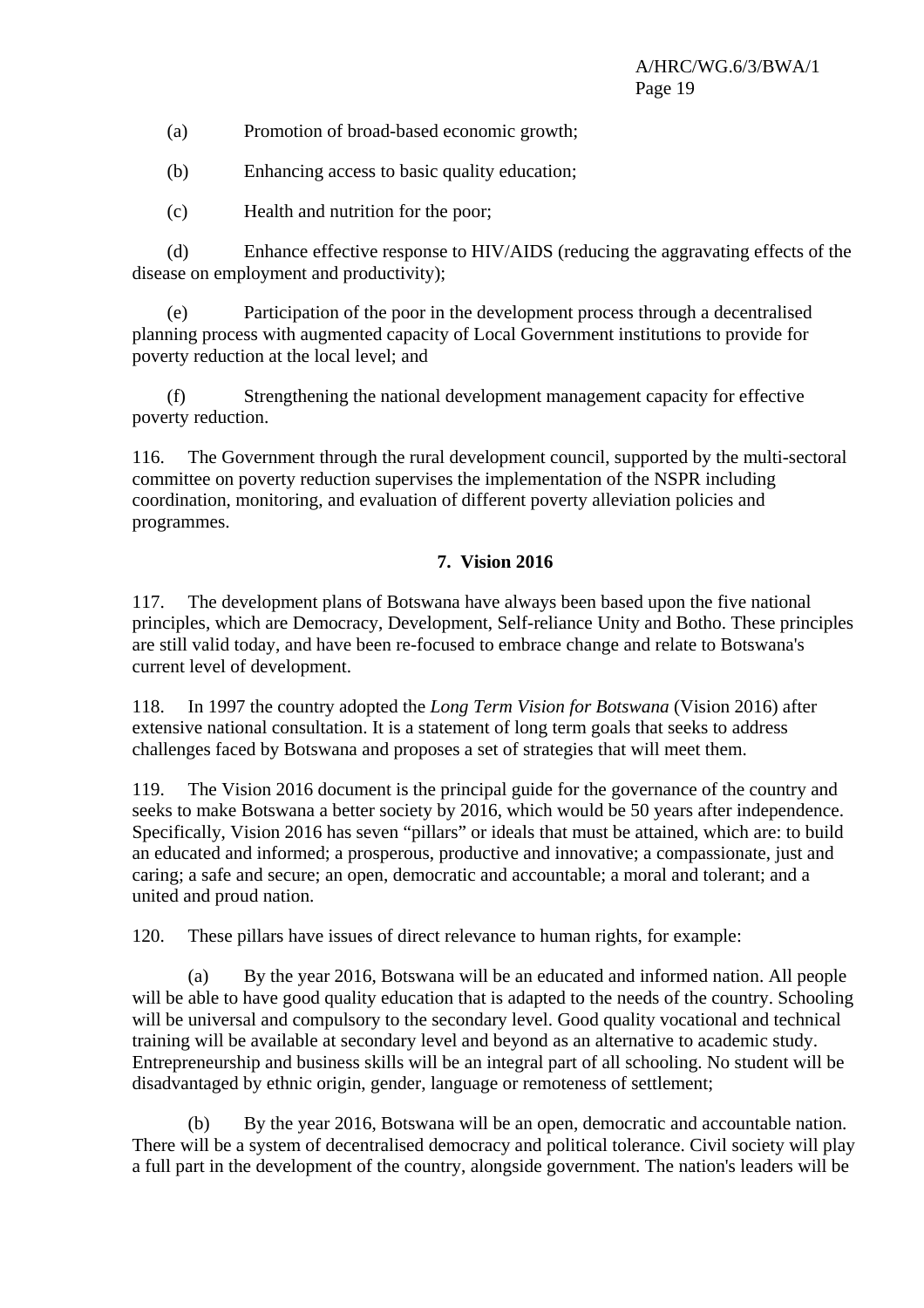open and accountable to the people. The role of traditional leaders will have been enhanced. Freedom of expression as well as press freedom will be fully protected;

 (c) By the year 2016, Botswana will be a moral and tolerant nation. There will be high standards of personal morality, and tolerant social attitudes towards people of different cultures, ethnic traditions, religions or disabilities;

 (d) By the year 2016, Botswana will be a united and proud nation, sharing common ideals, goals and symbols. Society will be under-pinned by resilient family values with a strong sense of tradition and pride in its history.

# **VI. EXPECTATION IN TERMS OF TECHNICAL ASSISTANCE**

121. The Government of Botswana seeks the support in the following areas :

 (a) Assistance with building national capacities on treaty body reporting, follow up on concluding observations and recommendations of special procedures and mechanisms of the United Nations including national monitoring of the implementation of international human rights instruments;

 (b) Continued human rights and international humanitarian law education and training for the disciplined forces;

 (c) Improvement of case management and tracking procedure throughout the criminal justice process;

 (d) Support capacity strengthening across a range of components of the National Statistical System- (poverty, trade and investment, health, and education) to support evidence based pro-poor policy making; and

(e) Strengthen systems to monitor development (MDGs, Vision 2016).

#### *Notes*

 $3$  The criminal jurisdiction of the Customary Court is limited and prevents the court from dealing with cases such as treason, bigamy, corruption, abuse of office, robbery, rape and other serious offences.

 $4$  See paragraphs 32 to 36, 41 and 67 to 72.

<sup>5</sup> The land mark case of Attorney General v Dow (1992) B.L.R 119 also clarified the courts approach to international instruments, and held, "…the courts must interpret domestic statutory laws in a way as is compatible with the States responsibility not to be in breach of international law as laid down by law creating treaties, conventions agreements and protocols within the United Nations Organisation and the Organisation of the African Unity"(page 172).

6 Good v Attorney General (2205) 1 BLR 462.

<sup>7</sup> Interpretation Act CAP (01:04) of the Laws of Botswana.

<sup>8</sup> Although girls used to account for over half the net and gross enrolments at both primary and secondary level of education current statistics show that the percentage of boys and girls is almost the same at these levels. Even at

 <sup>1</sup> Botswana has an inter-ministerial committee on Treaties, Conventions and Protocols', which Committee was responsible for coordinating the preparation of this report.

 $2^2$  The civil jurisdiction of the Customary Court does not allow the courts to deal with matters such as the dissolution of civil marriages, testate succession or insolvency.